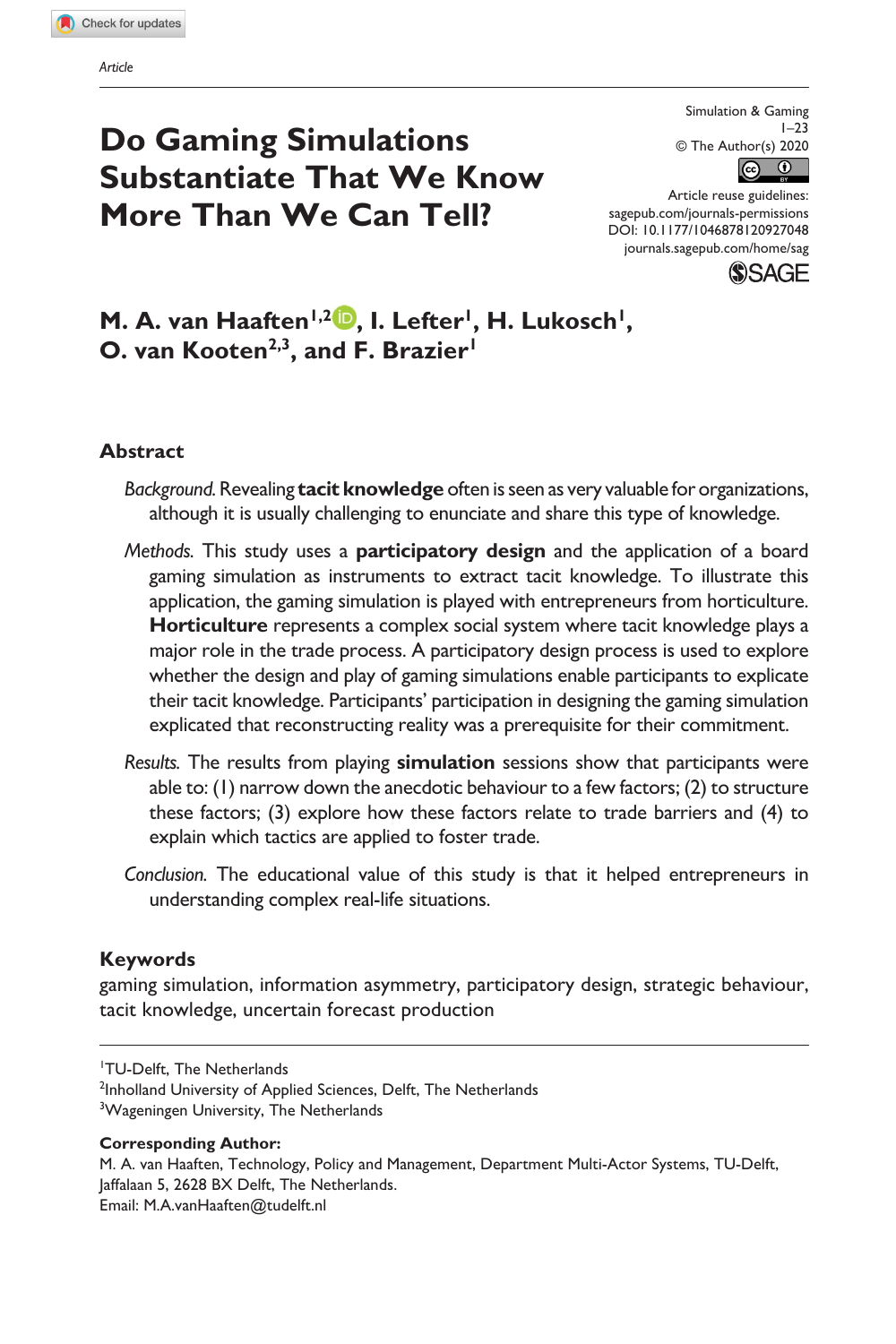### **Introduction**

Polanyi (2009, p. 4) discussed extensively why tacit knowledge can be defined by the statement "we can know more than we can tell", in contrast to knowledge that is known and explicit. Making tacit knowledge explicit becomes relevant when people are unable to explain or reproduce what they were doing, why and how they were performing specific activities and why and how they made decisions that influence their own future and that of other actors in their environment. Many entrepreneurs value tacit knowledge as a strategic capability and competitive advantage (Haldin-Herrgard, 2000; Riedel & Hauge, 2011). Tacit knowledge founds its origin in personal experience and is thus by its very nature subjective and difficult to explicate (Nonaka et al., 2000). In gaming simulations personal learning experiences and knowledge are often modelled to be the main cornerstones of design and the methodological approach deployed (Kriz, 2009). Some studies in which undergraduate students participated, show that gaming simulation sessions can be used to acquire cognitive skills like systems thinking and active participation through carefully sequenced explicit instructions (Akcaoglu & Green, 2019; Assaraf & Orion, 2005). This study uses a participatory design process and the application of a board gaming simulation to extract tacit knowledge, based on the question: *Can we design and develop a gaming simulation to capture tacit knowledge*?

## **Participatory Design**

Gaming simulations designed and developed for capturing tacit knowledge are not widely spread nor tailored to specific fields or processes. Some literature discussed the role games can have in turning the implicit nature of tacit knowledge into something transferable (Steinkuehler et al., 2012). To enable participants change from the state of being unaware and unable to reproduce knowledge towards the state of generating knowledge, Chu et al. (2019) distinguished four social learning dimensions that occur in the gaming simulation sessions and debriefings: (1) knowledge acquisition and sharing information (cognition) during gaming simulation sessions and debriefing, (2) identification and experience of knowledge gaps (reflection), (3) interaction and communication with other participants (collaboration) and (4) expression of emotions (affection).

The gaming simulation was based on a participatory design. A participatory design is defined as a process in which users and designers in co-creation strive to learn the realities of the users' situation (Simonsen & Robertson, 2012, p. 2). Studies that focussed on developing gaming simulations for capturing tacit knowledge distinguished three design conditions related to participatory design. These three design conditions of gaming simulations in a participatory design were: (1) replication of reality, (2) commitment and active participation of participants matches and (3) a good relation between researchers, designers, and participants.

1. The replication of real situations (Friedrich & Van Der Poll, 2007; Gubbins et al., 2012). Studies which focussed on the process of capturing tacit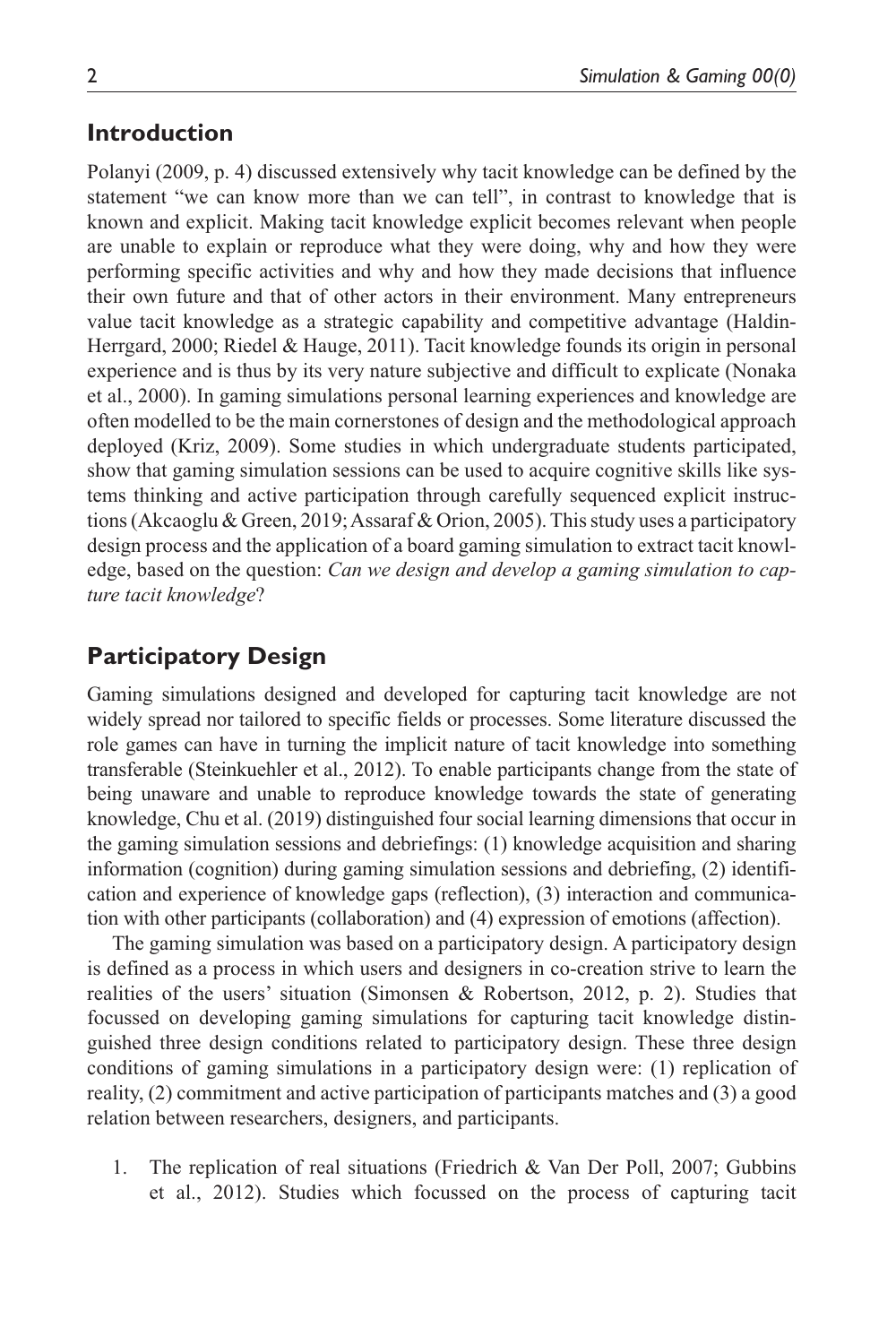knowledge described the need of simulating the reality to enable transfer of tacit knowledge and discussed the suitability of gaming simulations (Borro-Escribano et al., 2014; Friedrich & Van Der Poll, 2007). Participants' engagement can be intrinsically driven by changes in reality and by recognition of this reality in a gaming simulation (Garris et al., 2002). The design of a gaming simulation should have enabled participants to use knowledge and behaviour from the real world in the design of a gaming simulation.

- 2. Commitment and active participation of participants (Foos et al., 2006; Gubbins et al., 2012; Nonaka et al., 2000). Gaming simulations in a learning environment used participatory tools to explicate tacit knowledge that is passively reproduced (Kriz, 2009). The reproduction and active engagement of participants, is effectively fostered by Game-Based-Learning, storytelling and participation in the creation of simulated environments (Isomursu et al., 2004; Pappa & Pannese, 2010). The ability to modify the design of a gaming simulation and control the simulated reality in order to have it studied, had the potential to increase motivation and commitment of participants (Niehaus & Riedl, 2009; Sauvé et al., 2007).
- 3. A good relation between researchers, designers and participants (Borro-Escribano et al., 2014; Foos et al., 2006). A good relation between researchers or designers and participants is relevant for the interaction needed to exchange information about the reality of users' situations (e.g. explicate tacit knowledge, replicate explicit knowledge) during participatory design.

These three design conditions are reflected in a set of nine design elements derived from gaming simulation theory, see Table 1 (Richard D Duke & Geurts, 2004, p. 11; Guetzkow et al., 1963, pp. 26–220). These design elements are applied to the case of trade in horticulture, which is explored in this study.

### **Case Study: Trade in Horticulture**

Trade in horticulture is at the heart of the SamenMarkt® project [\(www.samenmarkt.](www.samenmarkt.nl) [nl\), that was launched to contribute to the creation of a sustainable distributed horticul](www.samenmarkt.nl)[tural market. Understanding how trade in horticulture is established, which factors](www.samenmarkt.nl)  [affected the decision to trade, which strategies and tactics were applied, is essential to](www.samenmarkt.nl) [this endeavour, for which little information is currently unavailable in literature and in](www.samenmarkt.nl)  [the prevailing business environment. Support from the industry was large: 90% of all](www.samenmarkt.nl)  [producers and traders in the greenhouse vegetable market in the Netherlands support](www.samenmarkt.nl) [this project.](www.samenmarkt.nl)

The horticultural supply chain consists of four main actors: producers (growers), cooperatives (collectives of growers), wholesalers and retailers. Where in the past the supply chain was characterised by a conventional structure in which the growers were represented in the Commodity Board of Horticulture in the Netherlands. Auctions where supply and demand were transparent functioned as the main market mechanism, which has changed into a wholesaler-oriented system where growers and cooperatives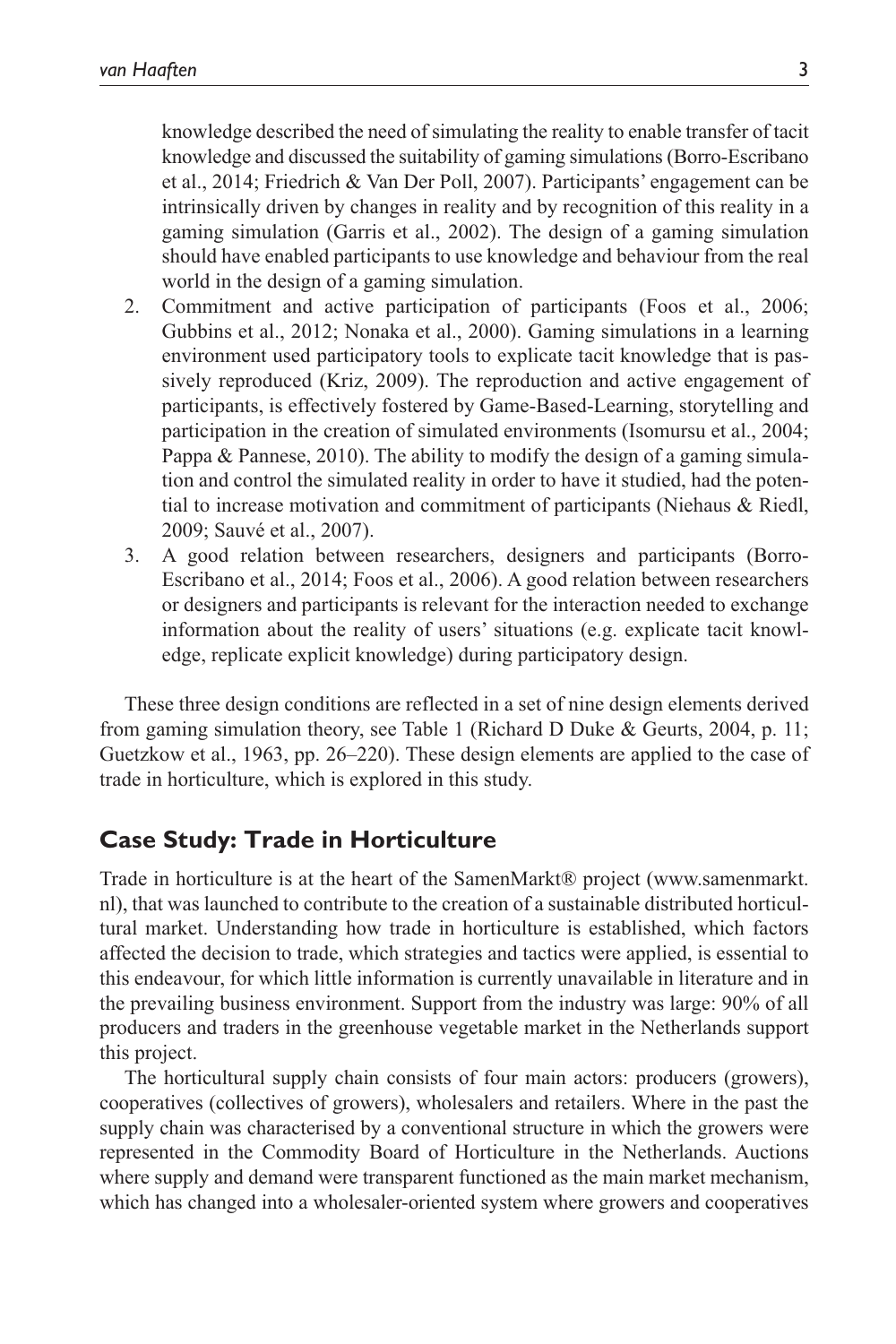depend on wholesalers for the provisioning of market information. A similar situation has been observed after the abolishment of agricultural commodity boards in other countries. As a result trusted relationships among growers (colleagues whom are now often regarded as competitors) have changed (Diederen, 2004; Tykhonov et al., 2008) and trade information is fragmented and no longer transparent.

These social and economic developments, together with the market situation itself, characterized by 80% export, have increased the recent pressure on growers. The gaming simulation in this study, aimed to clarify and compile a detailed understanding of the trade process and the interaction between different stakeholders. In four interactive gaming simulation sessions, participants, designers, and researchers explored how trade emerges.

#### **Gaming Simulation Design**

The methods applied provided input for the gaming simulation design, within a domain specific context.

#### *Introduction*

To foster interaction between participants, the gaming simulation was implemented as a board game. The board game design focused on knowledge acquisition for which market circumstances are represented to enable trade between two cooperatives and two wholesalers. Cooperatives, representing growers, sold their produce to wholesalers, their goal being to achieve the highest price. Growers sold their produce to cooperatives. A wholesaler bought the produce to resell later to retailer(s) with the objective to maximize profits. As the exchange of prices and volumes of produce in the market predominantly take place between cooperatives and wholesalers, this was the focus of the simulation. Note that trade between growers and cooperatives, and between wholesalers and retailers is less contentious: the trade between growers and cooperatives is well-defined, as is the trade between wholesalers and retailers with many partnerships between the two. Within the gaming simulation participants have predefined positions representing functions of participants in the supply chain (buyer as wholesaler – seller as cooperative).

The gaming simulation itself is divided into three different stages: In the first stage or pre-stage, participants select the information necessary to fulfil their role with which they defined the variables that were to be used in the simulated scenarios (see Figure 1). These variables were implemented on cards presenting relevant information mentioned in the box 'Add information'.

In the second stage participants play the gaming simulation (see Figure 2). For a cooperative the trade is based on the prognosis of the volume that can be sold, made by producers. For a wholesaler, the demand of retailers determines the traded volume and price. The market circumstances under which the trade is established can be divided into (1) trade based on weekly contracts and (2) trade based on daily contracts. Weekly contracts are agreed one week ahead and include the sale of (part of) the production. Daily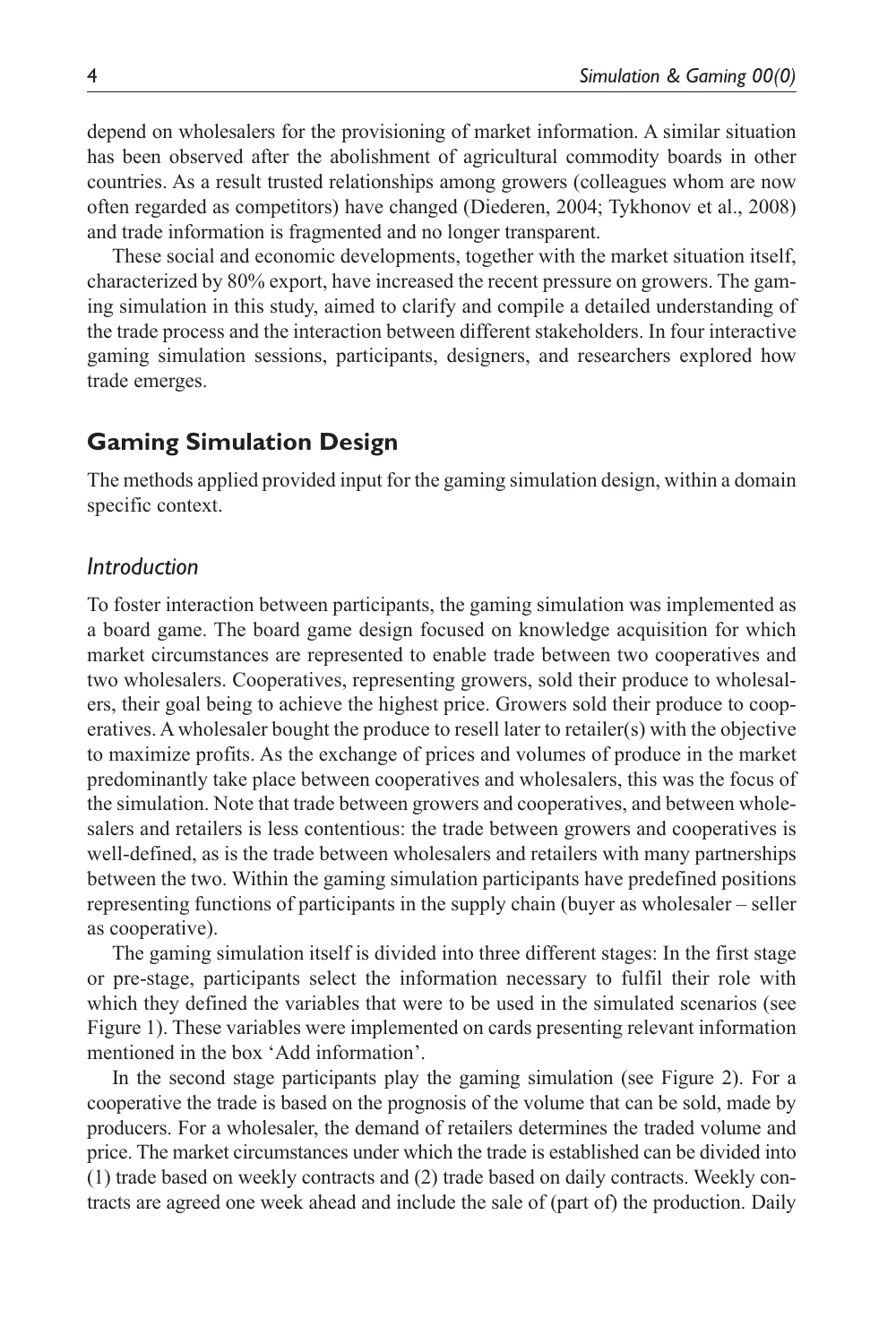

**Figure 1.** Pre-stage: Information selection.



**Figure 2.** Play of the gaming simulation.

contracts are used to sell unsold production where wholesalers purchased the missing volumes of tomatoes to meet the demand from retailers. Participants and the Advisory Board characterized the daily market as uncertain with fluctuations in price and strong fluctuations in volume. According to Challinor et al. (2013) uncertainty can be seen as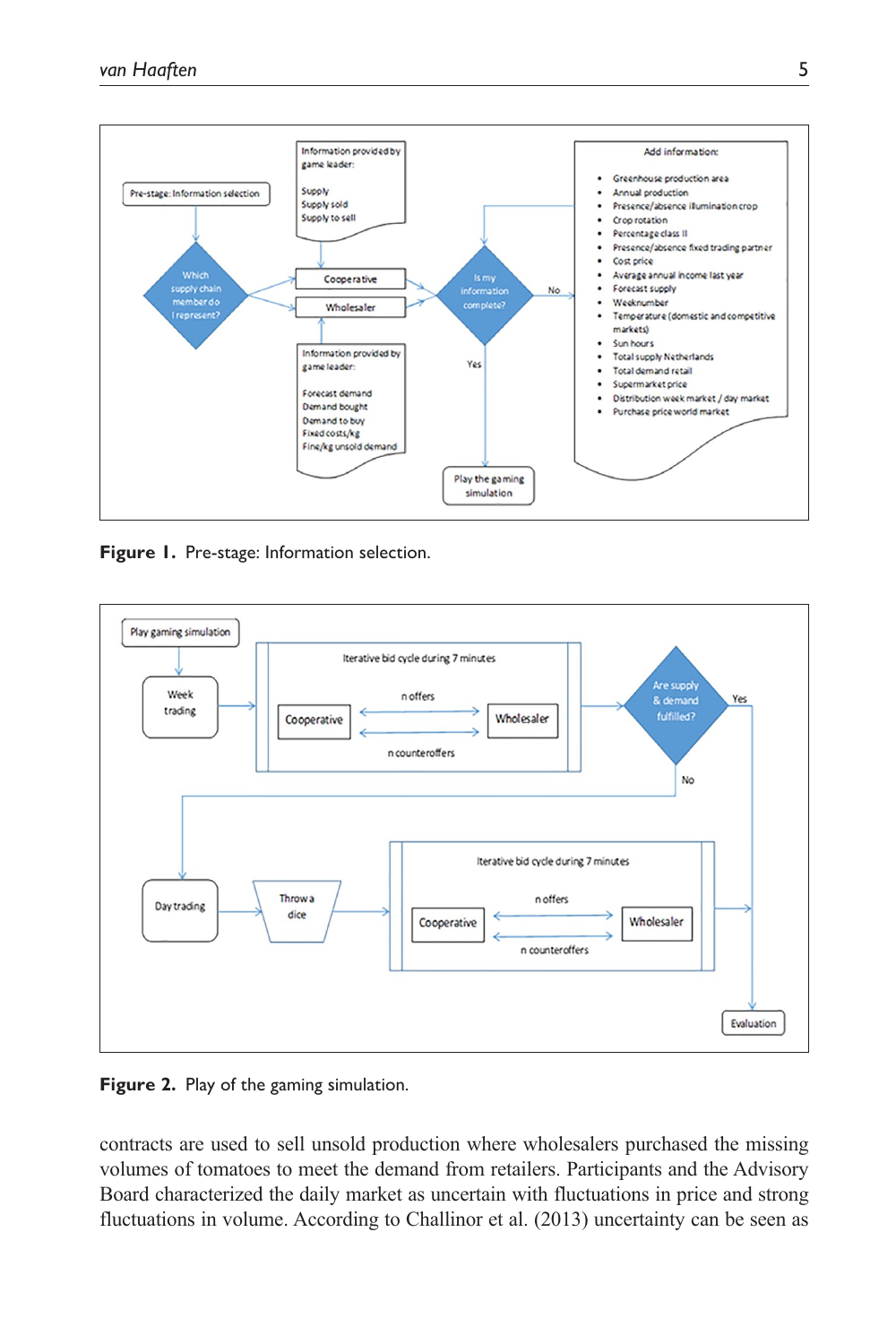

**Figure 3.** Evaluation of the simulation results.

the "lack of predictive precision due to a lack of inherent limitations to predictability" (in this case: due to unknown supply from abroad) "or to a lack of predictive skill" (in this case: errors in forecasting a growers' production). Dice were used in this simulation to introduce the element of uncertainty in the gaming simulation. Growers and wholesalers are under time pressure to fulfil their obligation to have delivered the quantity agreed. To simulate this pressure trading time was limited to 7 minutes.

In the third stage the performance of each role is evaluated; two cooperatives and two wholesalers fulfil different roles in the supply chain and have conflicting objectives (see Figure 3).

### *Rules of the Gaming Simulation*

The gaming simulation starts by asking each participant which role they want to fulfil (see Figure 1). Based on the chosen role, participants receive information about their goals by the game leader. Participants choose which additional information they wish to know by choosing the appropriate cards from the table (on which the information is printed).

The play of the gaming simulation takes place in two rounds, one for each contract type (week contracts, day contracts). After negotiations, supply leftover from the week market is traded in the second round in the day market. In each round, participants could accept, amend or refuse an (counter)offer, and place as many offers as preferred, differing in volume and price, in the 7-minute slot assigned. In the day market round,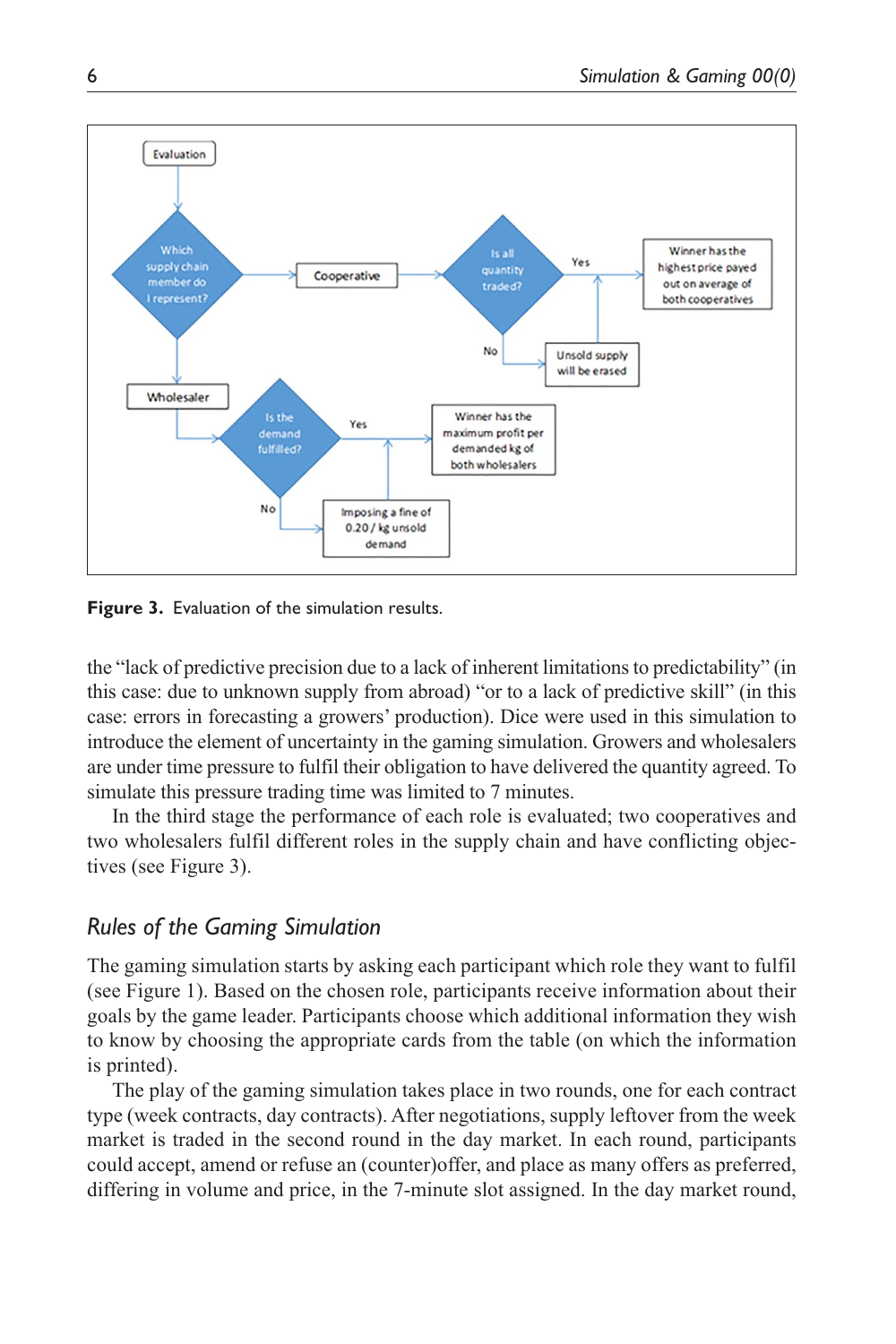the dice determines the volume traded (1 = –10%, 2 = –5%, 3 = 0%, 4 = +5%, 5 = +10%). After a few minutes, the wholesaler and cooperative received an external offer, provided by the game leader in both rounds. The volume of this external offer could be traded between participants and game leader.

The results (see Figure 3) were compared between cooperatives and between wholesalers. Cooperatives needed to sell the supply from growers. Untraded supply, that had not been sold after both rounds of negotiations, was erased. The cooperative that acquired the highest price on average over all the quantity sold in the week market and day market won. Wholesalers primarily needed to fulfil the agreed demand between a wholesaler and retailer. When the wholesaler failed to fulfil this demand, in line with the is common practice, a fine was paid. The wholesaler with the maximum profit per demanded kg won the gaming simulation.

In the fourth simulation session a time limit for negotiations of 7 minutes was strictly applied for each market (week and day) to have the time pressure participants experience in real trading exemplified.

### **Methods**

The explication of tacit knowledge was fostered by the methodological and organisational approach used develop the gaming simulation.

#### *The Setting: SamenMarkt*

The organisational structure of the SamenMarkt project included an Advisory Board. The Advisory Board represented the interests in the field with 4 growers who are members of a cooperative, 2 wholesalers and 2 independent growers, and 2 consultants. These representatives of the field were selected by iterative peer nomination based on relevant expertise and reputation in Dutch horticulture. The only incentive for participants was that they might gain knowledge from the project regarding trade.

The Advisory Board met with 3 senior researchers from TU-Delft and Wageningen University, 2 lecturers in horticulture from Inholland, 1 game developer and 3 students (with horticultural roots) on a regular basis to discuss the project's focus, progress and plans.

#### *Experimental Procedure*

The methods deployed in this study included interviews and evaluation, simulation sessions and debriefings, as briefly described in the section Instruments. An overview of the applied methods and outcome is displayed in Figure 4, in which the arrows depict the chronological sequence of methods applied. The results include a list of variables that influenced trading decisions, indicative scenarios, rules of game, and insights on trade and trade relations. This research was reviewed and approved by TU-Delft's Human Research Ethics Committee.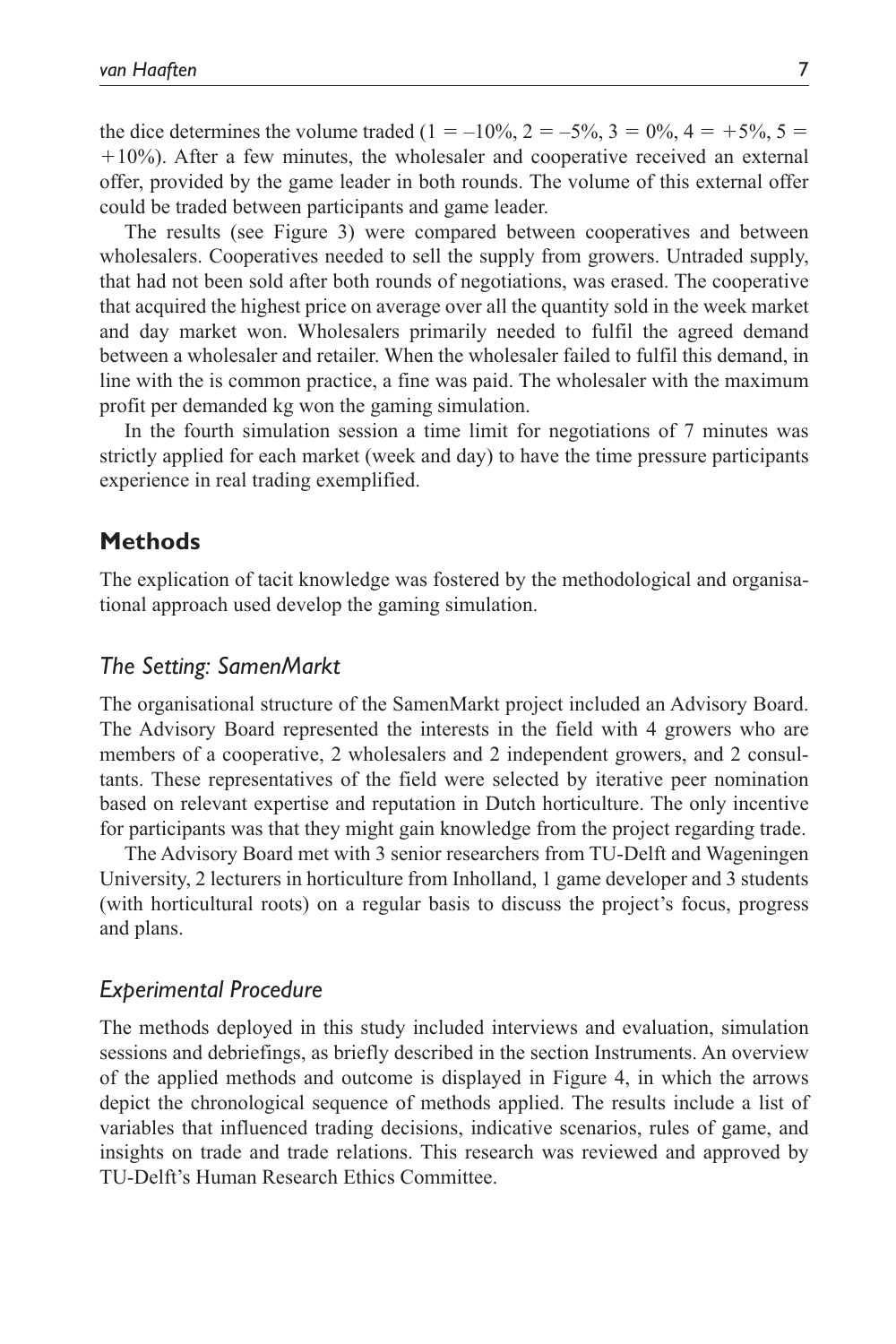

**Figure 4.** Applied methods and outcome in the gaming simulation design process

## *Design Choices*

A gaming simulation provided a unique means to address the contextual multi-actor complexity of the horticultural supply chain in compatibility with the individual competences (skills, attitudes and knowledge) of its actors (Kriz, 2009; Niehaus & Riedl, 2009). The gaming simulation was designed with the explicit goals of acquiring insight in what cooperatives and wholesalers know and think about trade, while having conflicting goals: e.g. cooperatives want to receive the highest possible price and wholesalers want to pay the lowest possible price. The interpretation of each design element, where and how they are applied is described in Table 1.

## *Participants*

Representatives from all four supply chain members (growers, cooperatives, wholesalers, retailers) were invited to participate in this study. Representatives of retailers did not accept the invitation. In the first stage of the research, the pre-game stage 22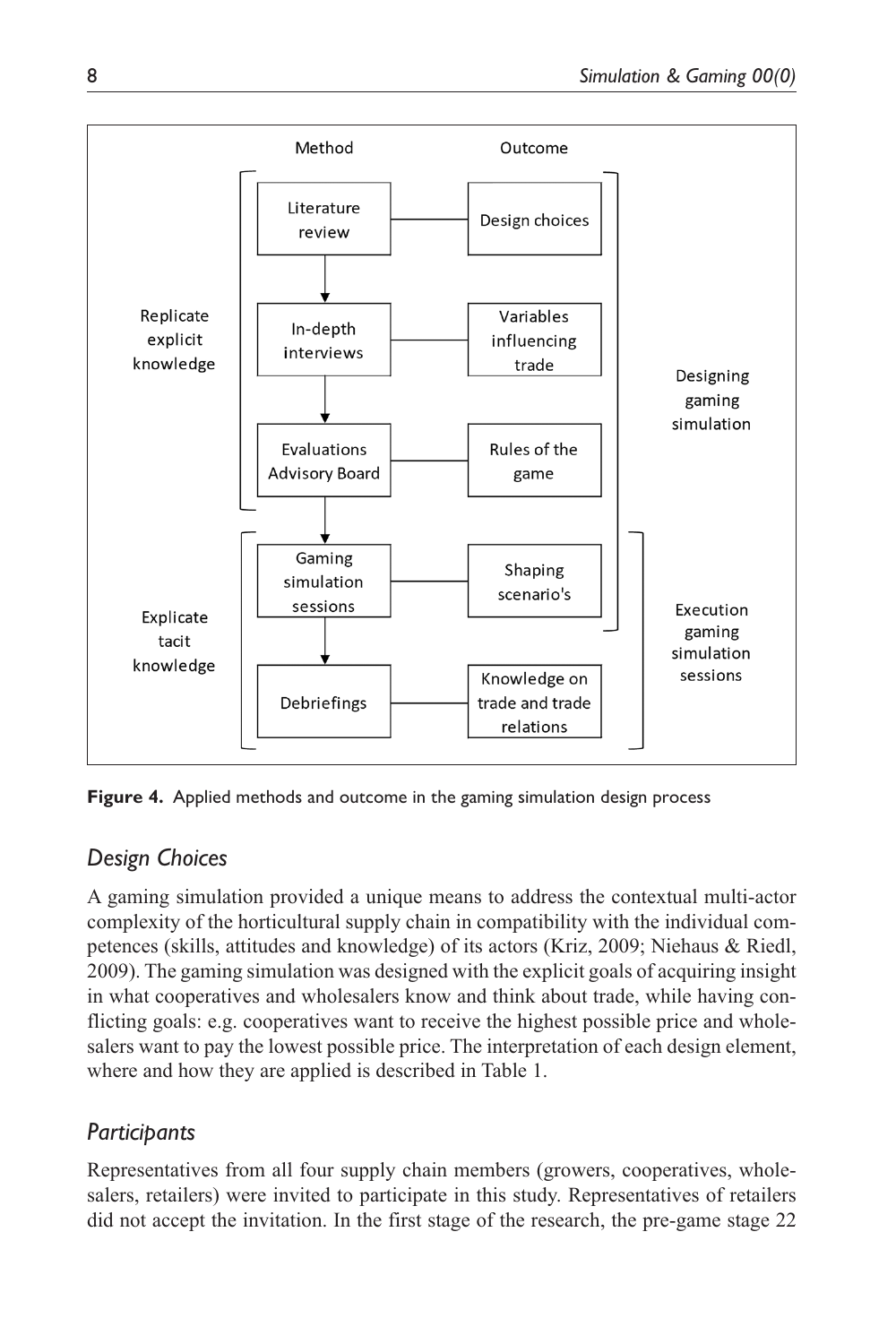| Gaming simulation<br>element                                                       | Description element                                                                                                                    | Stage design process                                                                                                                                         | Application in<br>gaming simulation                                                                                                                        |
|------------------------------------------------------------------------------------|----------------------------------------------------------------------------------------------------------------------------------------|--------------------------------------------------------------------------------------------------------------------------------------------------------------|------------------------------------------------------------------------------------------------------------------------------------------------------------|
| "Contrived face-<br>to-face groups"                                                | Deliberate<br>confrontation<br>between opposing<br>groups or individuals.                                                              | Wholesalers and<br>growers:<br>- from the Advisory<br>Board<br>- Professionals in the<br>gaming simulation                                                   | Competing<br>stakeholders<br>(lowest price paid<br>out and highest<br>price paid out).                                                                     |
| Selection of<br>"validators"<br>and "critical<br>thresholds"                       | The selected variables<br>indicated and<br>constructed a basic<br>set of concepts for<br>which relations were<br>defined.              | Variables were<br>selected by:<br>- Analysing interviews<br>- Feedback from the<br>Advisory Board<br>- Analysing<br>debriefing sessions                      | Variables relevant<br>for horticultural<br>trade with<br>wholesalers and<br>producers were<br>selected.                                                    |
| "Role-playing"                                                                     | Different interests of<br>participants, including<br>human influence and<br>relations between<br>decision makers in the<br>simulation. | The two designed<br>roles in the game<br>were wholesalers<br>and growers.                                                                                    | Both roles were<br>interchangeably<br>fulfilled by<br>wholesalers and<br>growers.                                                                          |
| "Substitution of<br>symbolic terms<br>for alpha-numeric<br>data and vice<br>versa" | Symbols, cards,<br>drawings, etc. were<br>used to represent<br>data and information.                                                   | Drawings and cards<br>were used to<br>present information<br>and facilitate the<br>play.                                                                     | Weather<br>circumstances<br>and competing<br>exporting countries<br>were displayed<br>on a world map.<br>Critical variables<br>were displayed on<br>cards. |
| "Reduced and/or<br>simplified forms<br>of reality"                                 | The choice for<br>generic variables to<br>represent a complex<br>reality.                                                              | Choice of variables by:<br>- Participants did<br>select determinants<br>to construct trade<br>- Observation of<br>choices made<br>by supply chain<br>members | The trade process<br>was simplified.                                                                                                                       |
| "Reducing $( \ldots )$<br>phenomena in<br>scale"                                   | Reduction of processes,<br>events or experiences<br>by participants and<br>researchers to<br>facilitate an effective<br>simulation.    | The trading process<br>was reduced in<br>complexity by<br>segregating markets<br>and necessary<br>information.                                               | Each trading round<br>simulated a<br>market, different<br>markets cannot<br>be traded<br>simultaneously.                                                   |
| "Time compression" "Time compression"                                              | where real analogue<br>time is modelled in<br>playtime.                                                                                | The bidding was<br>limited in time.                                                                                                                          | Within approximately<br>an hour a week<br>of trade was<br>simulated. Trading                                                                               |

**Table 1.** Application Gaming Simulation Elements.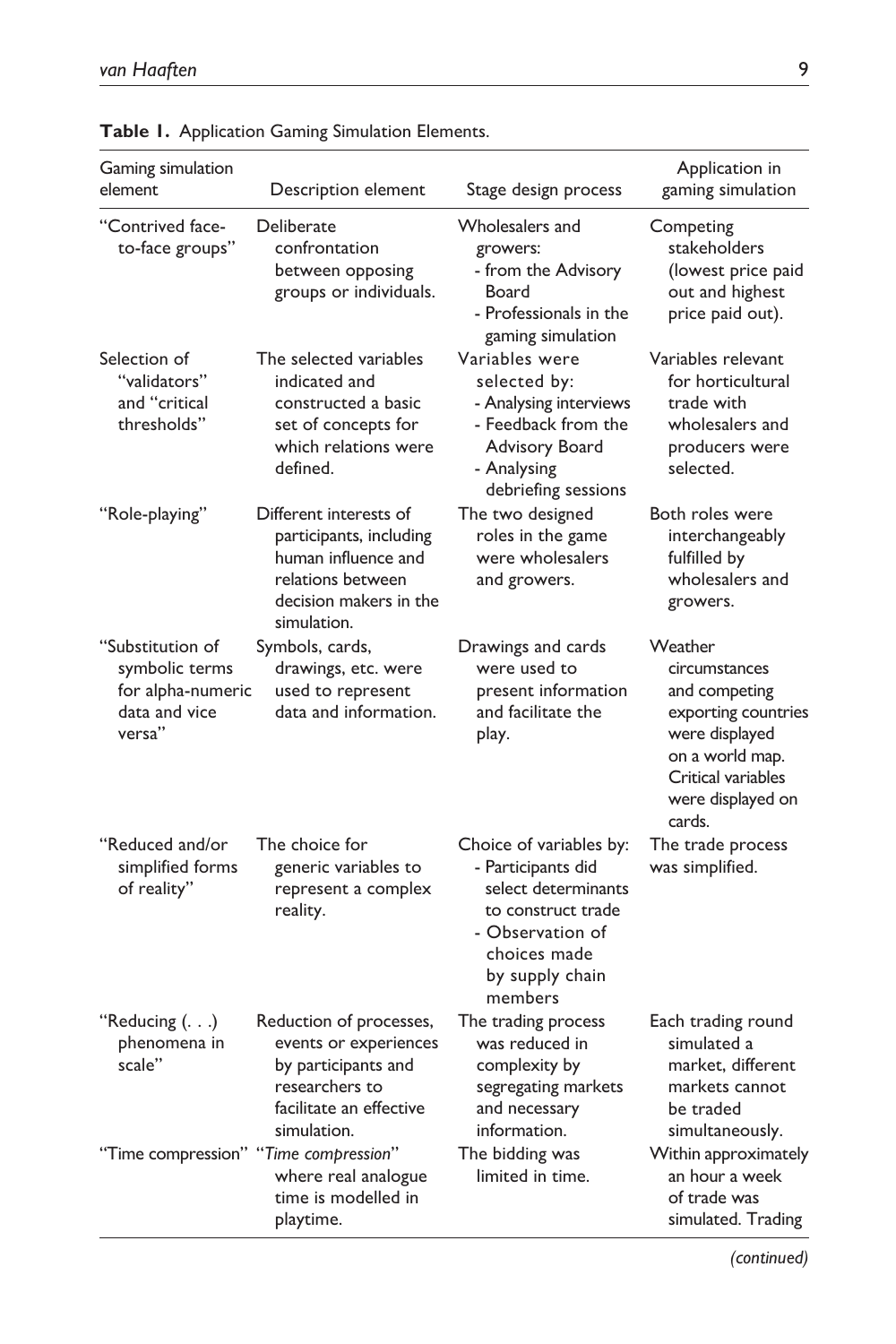| Gaming simulation<br>element | Description element                                                                              | Stage design process                                                                                 | Application in<br>gaming simulation                                                                                                      |
|------------------------------|--------------------------------------------------------------------------------------------------|------------------------------------------------------------------------------------------------------|------------------------------------------------------------------------------------------------------------------------------------------|
|                              |                                                                                                  |                                                                                                      | was limited to 7<br>minutes for each<br>iterative bid cycle.                                                                             |
| The use of<br>"analogies"    | To clarify the nature<br>of the processes,<br>determinants or<br>variables to be<br>compared.    | The gaming simulation<br>and its components<br>imitated<br>horticultural trade.                      | Variables that<br>influenced<br>decisions and<br>behaviour were<br>presented on cards<br>using symbols.                                  |
| The use of<br>"replication"  | The imitation of<br>processes, events<br>or experiences<br>studied from the real<br>environment. | The adaptive design<br>enabled participants<br>to construct the<br>gaming simulation<br>environment. | The reproduced<br>reality was possible<br>in the selection<br>of variables,<br>information and<br>structure of the<br>gaming simulation. |

#### **Table 1. (continued)**

representatives (all male: 6 wholesalers, 5 cooperatives and 11 growers) were interviewed individually. The results of the interviews were interpreted and evaluated within the Advisory Board, resulting in a list of variables to be included in the gaming simulation design.

In four gaming simulation sessions: four growers and one wholesaler participated in the first session, four growers and two wholesalers in the 2nd, three growers and one wholesaler in the 3rd and 4th session. The sessions not only evaluated the validity of the interaction, but also the (relative) importance/criticality of the *factual* information provided. The type of information requested, and its relative importance was evaluated at the end of the game.

#### *Instruments*

The most common tools to capture tacit knowledge are interview techniques and focus groups, with causal mapping sometimes added to these techniques (Ambrosini  $\&$ Bowman, 2001). The results from the gaming simulation were discussed in the debriefing sessions and visualized in cognitive and causal maps.

**Interviews** were held by researchers with individuals in the pre-game stage for two specific reasons. Firstly, in-depth interviews can provide insight in the complex context in which different supply chain members interact with one another (Ritchie et al., 2013). Secondly, as trade information is very confidential and as in this industry individuals are often well acquainted or related in some way, possibly inhibiting contribution to a group discussion. Individual, in-depth, semi-structured interviews were held to increase understanding of stakeholders' experiences, knowledge and strategies on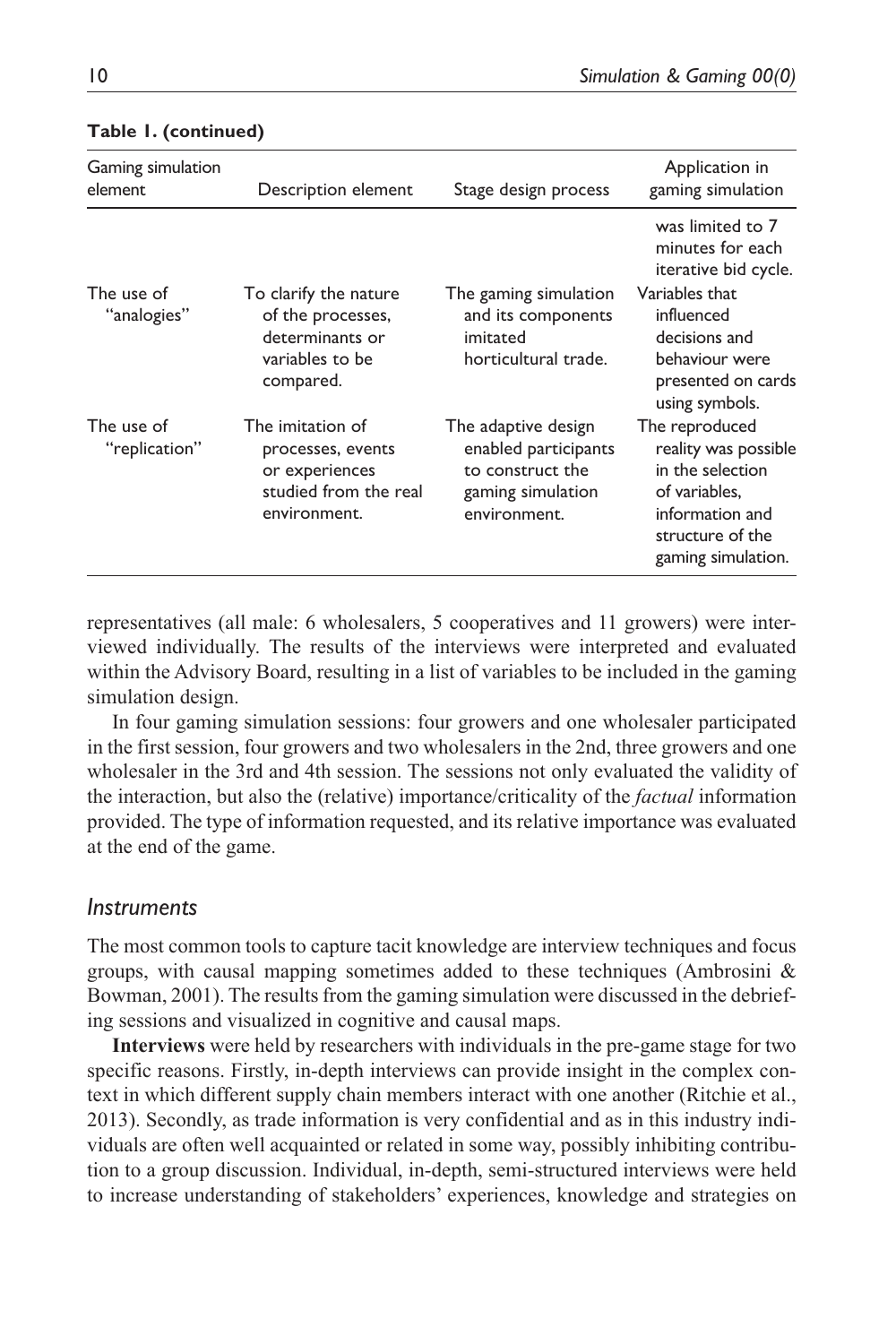trade and trade relations. The structure of the interviews was set by discussing how trade was established, which market mechanisms and incentives are recognized and stimulate trade, and their communication to competitors and supply chain members.

**Structured meetings with the Advisory Board** evaluated the results from the anonymised interviews, to interpret the interaction between opposing and associated groups and to provide feedback on the development of the gaming simulation. To understand the relevance of factors that influence trade, lists of relevant variables acquired from producers, cooperatives and wholesalers were presented. The Advisory Board selected the external and internal variables that they considered of (most) importance. This selection of variables was matched again with the recordings of the interviews to evaluate whether a different interpretation could have led to the same selection and to evaluate to which extent this selection matched with the variables supply chain members accentuated most. In case of any doubt additional variables were included.

**The four gaming simulation sessions** developed for this study were carried out at TU-Delft in the Netherlands, within the setting of the Advisory Board. In the presimulation stage, the game leader provided an instruction on the rules of the game, after which he managed the session. Interactive debriefings were held after each simulation session ended, directed by the game leader, in face-to-face dialogue. Each session with debriefing focussed on a different part of how trade is formed:

- a. In the first debriefing (November 24th, 2015), participants critically appraised the chosen factors made by the Advisory Board. Participants discussed whether the factors selected in the pre-stage played a direct or indirect role in the decision to trade. Participants were asked to write down why selected factors were used, to discuss their choices made. The participants attributed the selected factors to one or more supply chain member. Additionally, participants mentioned factors that were not included but were experienced to influence decisions to trade. The exact role the different selected factors fulfilled was not discussed.
- b. The second debriefing (January 14th, 2016) focused on the extent to which the factors selected by participants influenced trade.
- c. The third debriefing (March 10th, 2016) focused on how factors are expected to influence each other, and trade visualised by participants in causal maps.
- d. The fourth debriefing (May 11th, 2016) focussed on tactics and strategies that influence these factors.

Cognitive and causal mapping were used to represent participants' views on reality and additionally causal mapping provided a focus on actions and procedures taken by participants (Ambrosini & Bowman, 2001; Huff & Jenkins, 2002).

## **Results**

This section presents the results: the results of interviews, meetings of the Advisory Board and the gaming simulation sessions.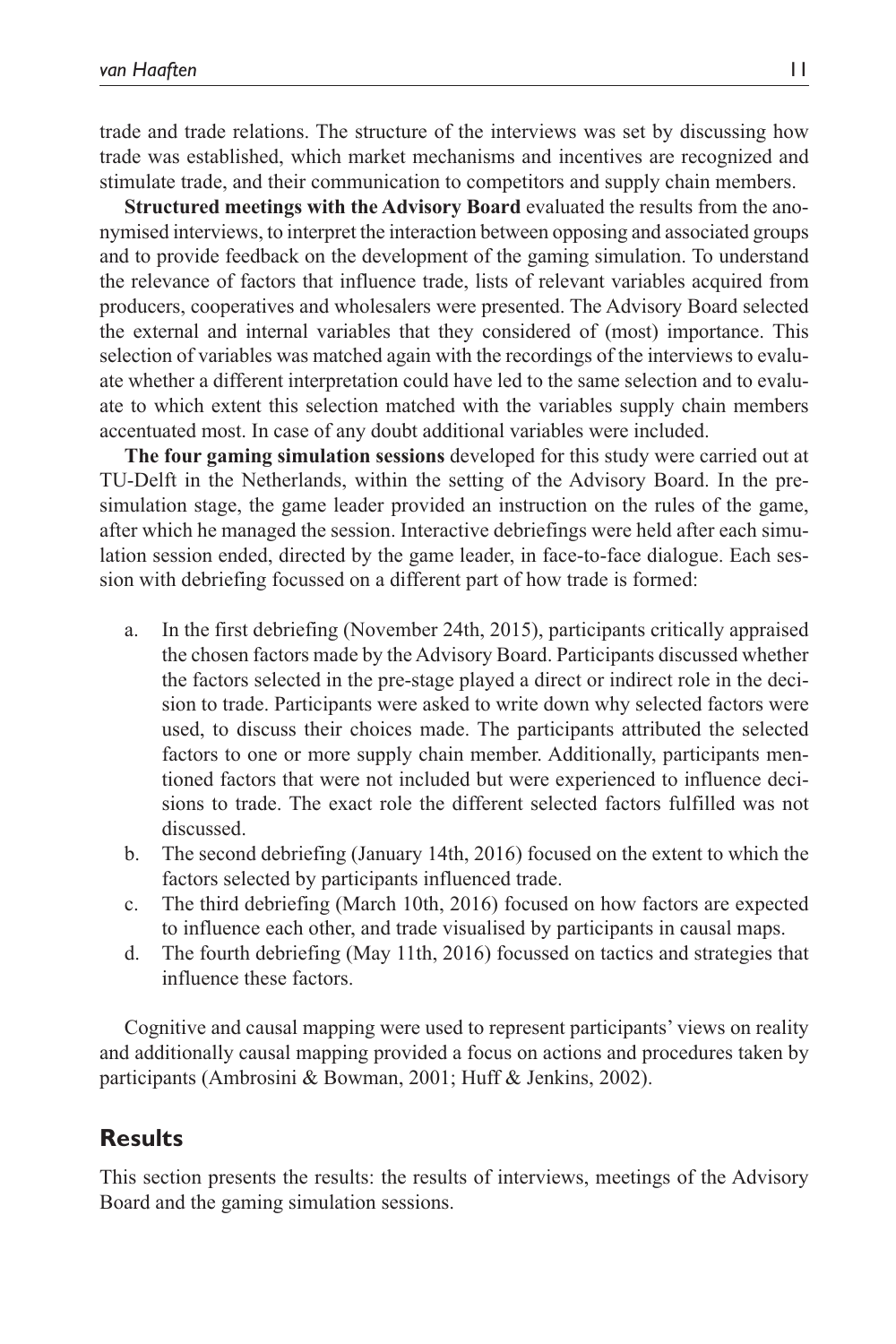## *Interviews*

Interviews in the field revealed that actors (i.e. supply chain members) were unable to answer questions about the way in which they performed trade in practice. The tacit nature of their knowledge was emphasized in their answers in personalized and situated anecdotes about their achievements, skills, and assumptions. From transcriptions of interviews researchers selected 19 variables named by the growers, 26 variables by the cooperatives, and 27 variables by the wholesalers. These variables could potentially play a role in a decision to trade. The variables were categorized in external and internal variables for each supply chain member (wholesaler, cooperative, producer). External variables were defined to be variables that change without any human influence. Internal variables could be influenced by one or more of the supply chain members. After duplicates were erased, the lists of variables (including e.g. cost price, temperature, expected demand) were presented to the Advisory Board, as depicted in Appendix 1.

*Conclusion.* The variables named in the interviews provided insight in the factors that played a role from the perspective of the actors' own companies/organisations and their position in the chain. These variables could potentially have played a role in the willingness or the decision of these stakeholders to trade. At this point it was unclear if and how these variables influenced the trade itself.

## *Meetings Advisory Board*

The variables distinguished in the first pre-game phase were evaluated on their importance and relevance to the field and the most relevant were selected during meetings with the Advisory Board. Nine internal variables, and 8 external variables were selected. The result of this process is depicted in Figure 1 under 'Add information'. The Advisory Board's selection of variables is presented in Table 2 of Appendix 1 (e.g. weather conditions, production volume, retail price). These internal and external variables provided the basis for the design of the gaming simulation: a board game.

*Conclusion.* The variables were considered to be related to trade on the basis of the interviews and the meetings with the Advisory Board provided the basis for the gaming simulation design, to be tested in the gaming simulation sessions.

## *Gaming Simulation Sessions*

Four different gaming simulation sessions were held to increase shared understanding of the factors that play a role in trading decisions.

**The first session** focused on identifying the factors that participants expected to play a role in the decision to trade. The factors mentioned by the participants are displayed in Figure 5. The arrows also indicate by which supply chain member the factors were communicated. *Conclusion*: This session showed that participants were able to narrow down the anecdotic behaviour to a few factors.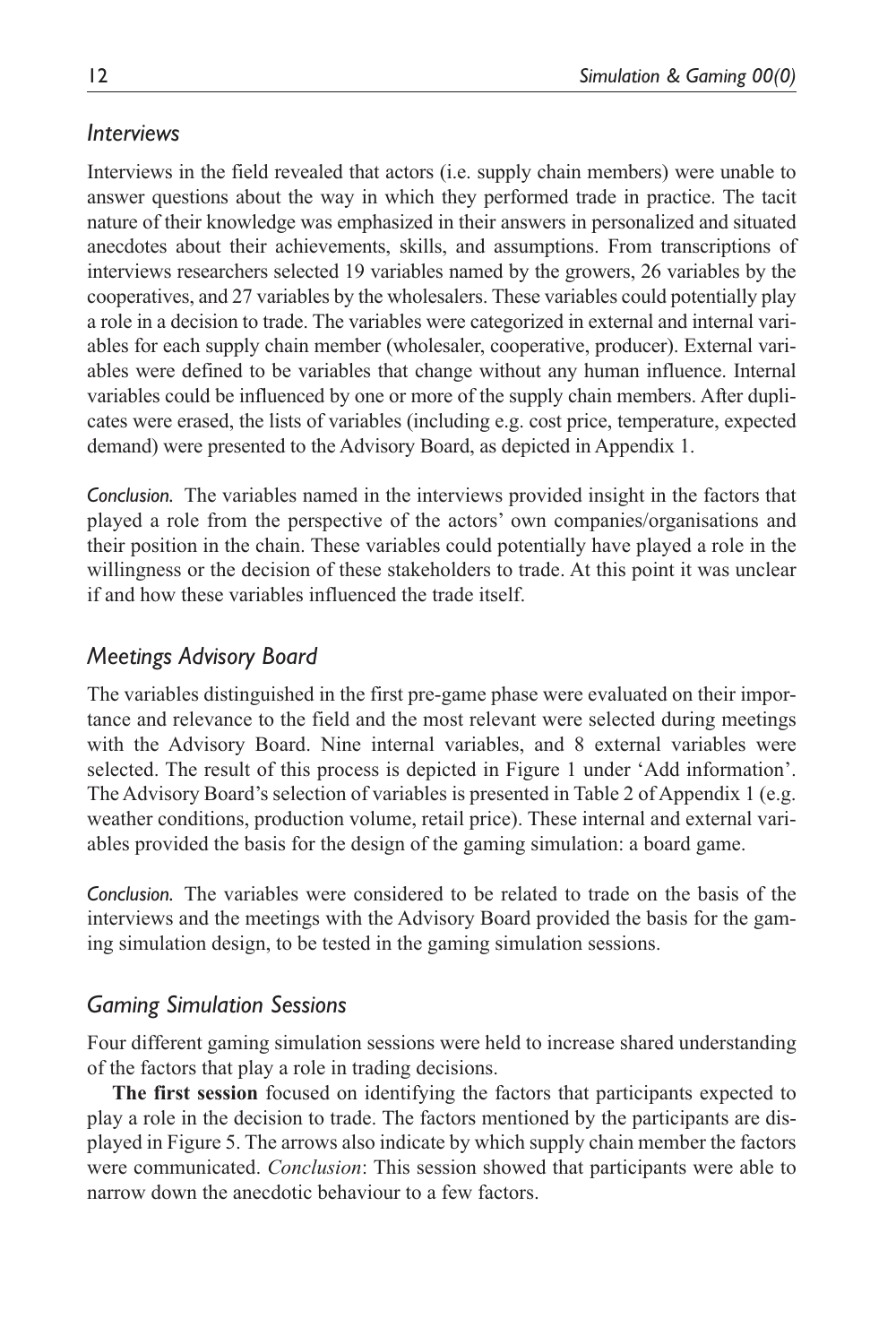

**Figure 5.** Chosen factors by participants from the selection made by the Advisory Board

In **the second session** participants were asked to select the cards with the information they believe they needed for trade. All participants chose all cards during the prestage. Participants asked the game leader for a detailed explanation of the factors named on the different cards. During the session, when it came down to the action of trade, the only factors participants named were price and volume to be sold. The debriefing highlighted the following important findings:

- Some factors were declared missing: the specific crop, for example, that influenced the forecast of the yield and the quality of the volume sold.
- Participants memorized numbers and factors exactly during the game and in the debriefing. During the debriefing participants quoted the values of all turned cards by heart, of which some were appraised to be more realistic than others.
- Some participants experienced changes in volume of the day market (caused by rolling the dice) to be unrealistic. A maximum change of 30% was favoured over 10%.

The debriefing ended with an engaged discussion by all users about the relations between the different variables for each supply chain member in the previous session. *Conclusion*: The result showed that participants were able to structure the factors involved in decisions to trade.

**The third session** focused on how factors influenced each other and trade. The discussion in the debriefing underlined some of the issues participants experienced in trading: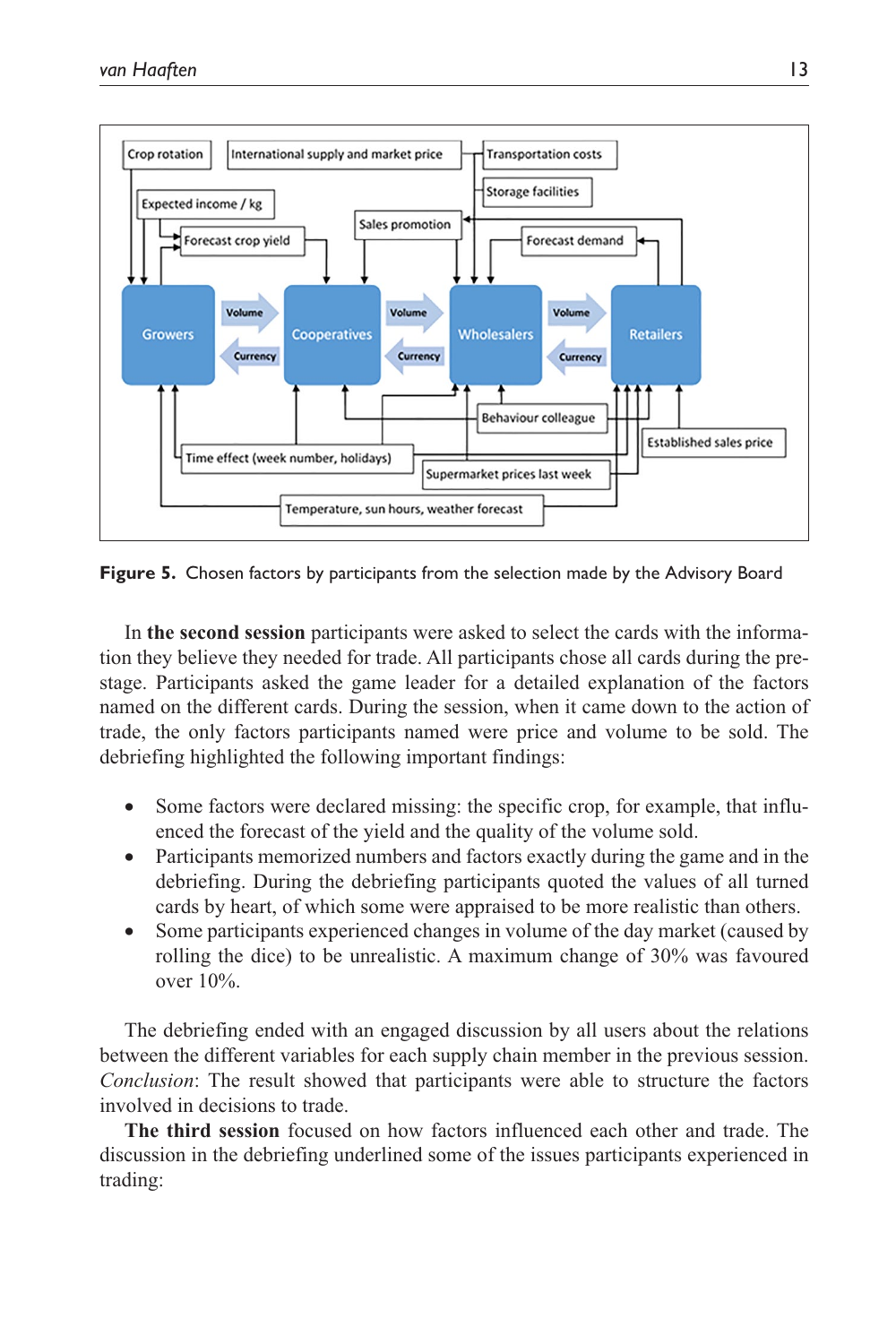- Growers indicated a gap between the forecast of production and the forecast of supply. Participants explained that for growers a combination of factors was used to predict crop yield. Some participants explained the difference to be caused by the inclusion of financial expectations (expected income), comparisons with the past (week number crop) and organizational aspects (end of the crop/crop rotation). Some participants indicated that this gap existed due to a lack of predictive precision of the yield and unpredictability of climate conditions.
- Cooperatives declared that the yield prediction differed from the prognosis received from growers. Cooperatives assessed additional aspects that could increase demand (sales promotion, holidays) and the performance of other cooperatives in offering supply to wholesalers. This supply is translated into weekly contracts. Additional supply, that arose from deviations in the forecast of the production, were sold per day on a free market (day market). The prices at the day market were experienced to be lower than the prices arranged in weekly contracts. A high supply at the day market is expected to cause fewer contracts to be closed in the following week, depending on the storage facilities of supply chain members. Participants also expected that if the price on the daily market rises towards the end of the week, the prices of the weekly contracts for the week thereafter are higher than the week before.
- Wholesalers included information on volume available through storage or from foreign markets and sales promotions to be expected when they determined the supply to buy. Wholesalers also received the forecast of demand from retailers. To establish the trading price between wholesaler and cooperative, wholesalers used the supermarket price of last week as a reference price as well as the performance of other wholesalers. A retailers' forecast could change due to weather circumstances or sales promotions. When a deal is made either the desired price plus the margin is larger than the counteroffer, or one of the trading parties took their loss by relying on the chance to compensate for this later. Wholesalers could also bet on buying volume at the day trade to fulfil the demand of retailers.
- Retailers (supermarkets) acted the same as wholesalers in establishing the trading price with wholesaler: the price of last week is the reference price in the following week, together with factors as temperature and sales promotion. The demand of consumers is expected to increase with an increase in temperature. Retailers assessed the performance of other retailers when setting prices to wholesalers.

At the end of the debriefing the influence of the quality traded was introduced by the game leader. Participants declared that the quality of commodities is commonly a presupposition between cooperative and wholesaler before actual negotiations took place. The results of the debriefing are displayed in Figure 6.

*Conclusion.* The type of information on volumes and prices used/needed differed between actors in the supply chain and between different markets (week and daily).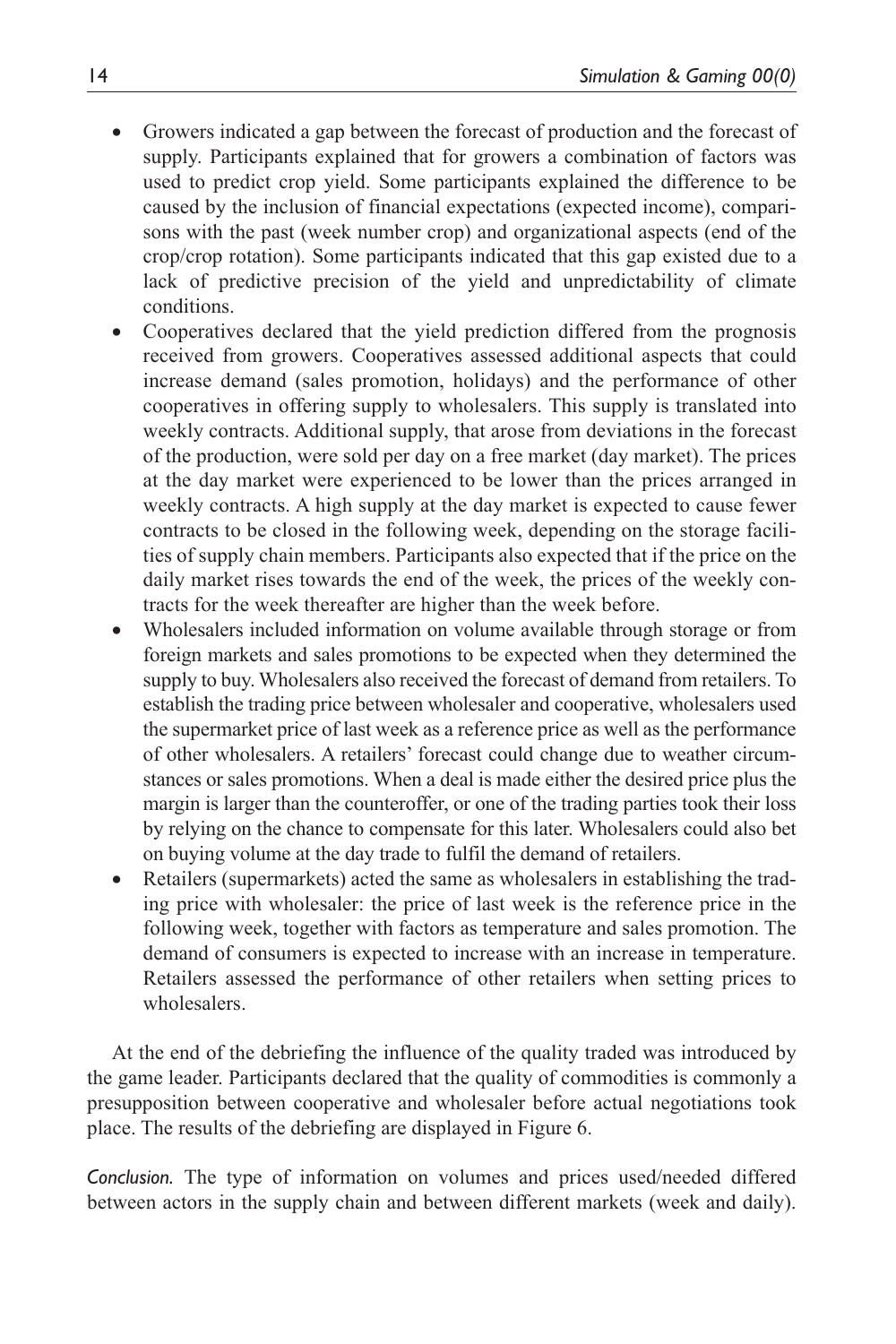

**Figure 6.** Factors included in the decision to trade and their inter-associations.

The influence of different variables on a desired trading price was topic of discussion and revealed participants' knowledge on how these factors were inter-associated.

**The fourth session** focussed on the strategies and behaviour applied to influence the factors selected by participants (May 11th, 2016). Participants indicated that the time pressure during game play was comparable to the pressure they experience in trading. When it came down to the action of trade, only factors like price and volume were used. Strategies and tactics were revealed in response to the question why participants changed trading prices in successive offers. In some weeks, supply from abroad is uncertain (for instance supply from Spain around week 15) making domestic supply unpredictable. Despite fluctuations in supply, demand is experienced by cooperatives and wholesalers to be relatively stable. Participants described different tactics to influence prices in practice: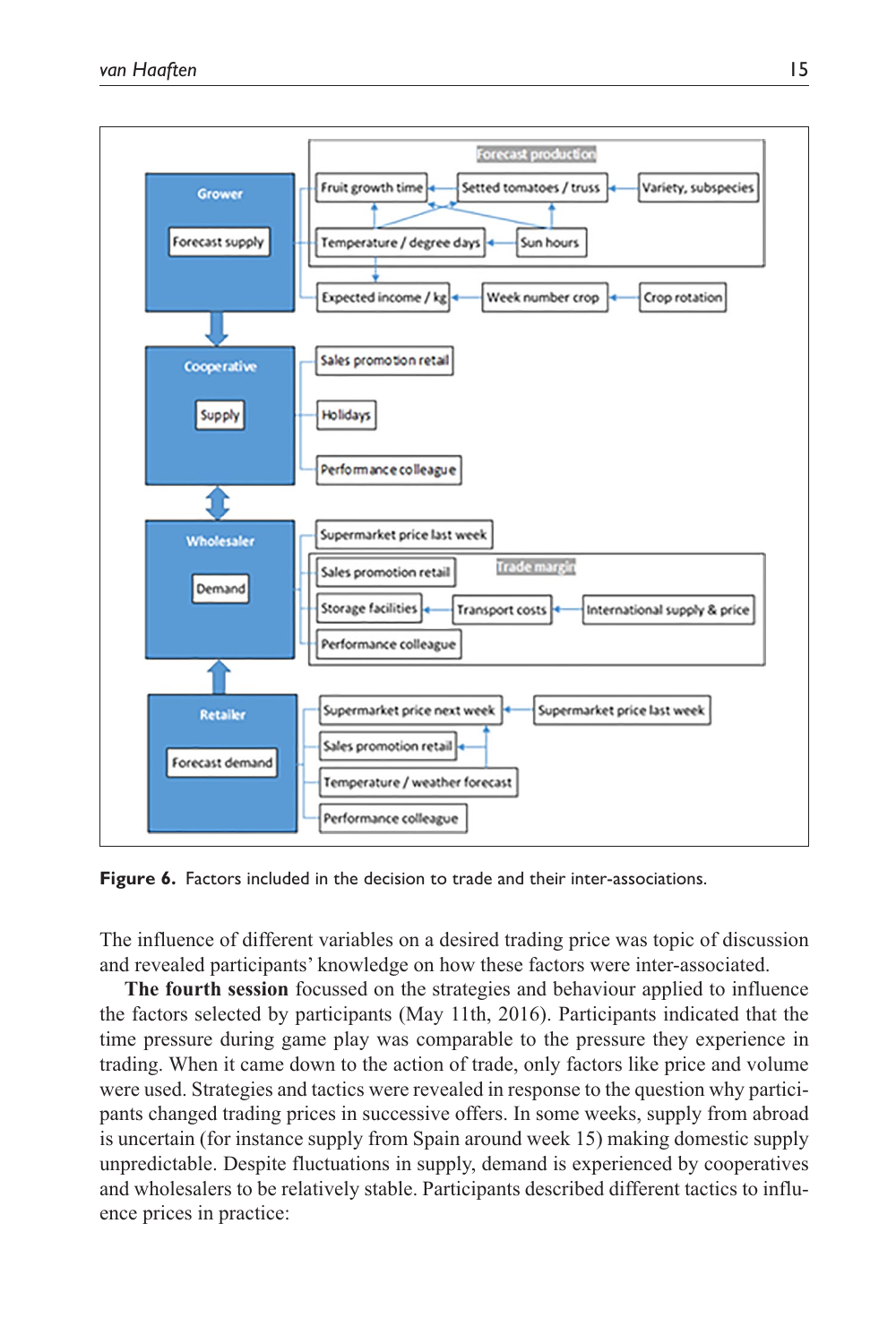- Deliberate communication of a lower supply than expected to cooperatives, store products and sell them little by little during the week or at once by the end of the week.
- Volume bought from the market and store it to create a temporary shortage and coerced cooperatives to refuse week contracts. This results in an increase in daily contracts, oversupply in the week after and a lower price paid out for growers. Wholesaler declared fines, for not delivering the agreed quantity, have more effect on the strategy than storage facilities. Most wholesalers and retailers traded a virtual stock by buying volumes on week and day markets interchangeably rather than a physical stock.
- With a reference price (sometimes the first price offered) participants roughly estimated the desired outcome of negotiations. Participants mentioned that prices were often a result of strategic choices and behaviour by cooperatives and wholesalers, often based on perceptions of how volume would fluctuate in the market.
- The behaviour of participants was often based on interpretation of the behaviour of colleagues. The traded volume depended on the perception about price development in the international and domestic market for the coming week. A demand expected to increase, or supply expected to decrease, caused participants to buy volume from the market to benefit from future price increases.

*Conclusion*: This gaming simulation was played with growers and wholesalers fulfilling both the roles of wholesalers and cooperatives. The outcome was that growers were satisfied as soon as profit was made, and costs were covered (in case of fulfilling the role of a wholesaler). Wholesalers, fulfilling both roles displayed, on the contrary, more competitive behaviour and strived for the highest price received and a maximum profit.

## **Discussion**

Board gaming simulations are rarely developed to capture tacit knowledge and more infrequently for problem identification. Most gaming simulations are designed to transferring knowledge and to enable learning processes (Mayer et al., 2004). This section discusses the application of this gaming simulation based on the proposed theoretical framework concerning the following themes: Design of the gaming simulation, learning perceptions and limitations.

## *The Design of the Gaming Simulation*

The goal to replicate realistic factors and figures by participants, increased the validity and reliability of this gaming simulation. During the play of the gaming simulation participants explicitly evaluated and analysed the effect and reality of figures and input factors used to shape scenarios in the simulation. Participants indicated that the prices and volumes presented on the cards were too favourable. Based on interviews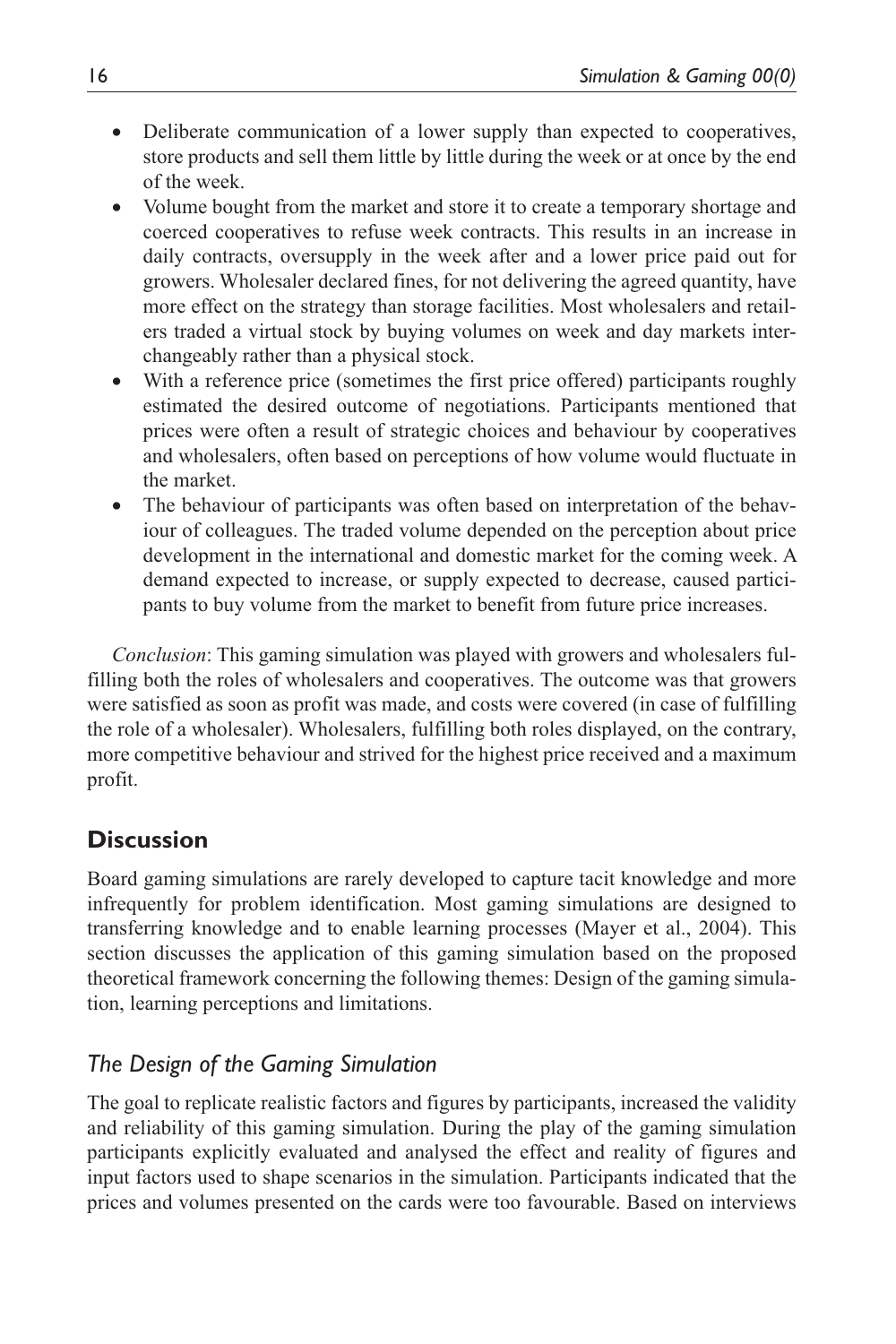and feedback from the Advisory Board, researchers selected a maximum deviation of 10% supply, of which a deviation of more than 30% was mentioned to be more according to reality. In structured debriefings, tactics and strategies were discussed, requiring participants to apply their tacit knowledge to answer the questions posed, making their own tacit knowledge explicit. The design of this gaming simulation offered a multilogue tool for communication between competing groups of participants (producers versus wholesalers) and between participants, designers and researchers, exactly as described by Duke (2014). The use of gaming simulations (design-in-the-small) as a learning environment for individual and social interpretation of the complex multiactor reality (design-in-the-large) as discussed by Kriz (2003), was effectuated.

Commitment of participants has been fostered by a participatory design method. Participatory design has insolubly been related to the study of explicating tacit knowledge for decades (Spinuzzi, 2005). This makes it very likely that board gaming simulations have been developed to explicate tacit knowledge, although a search in literature did not reveal other board gaming simulations. Although the use of game design mechanisms (e.g. competition, the reward of winning, storytelling) is mentioned in literature to affect participants' motivation and increase user engagement (Ejsing-Duun & Karoff, 2014 ; Ott & Tavella, 2009), in this study these were essential for revealing the strategic and tactical choices participants made.

The interaction between researchers and participants was vital for the design and development of this gaming simulation, similar to findings of other studies (Gubbins et al., 2012; Sauvé et al., 2007). Participatory design made it possible to elicit tacit knowledge on trade in the supply chain, explore key factors and scenarios to this purpose during interviews and sessions with the Advisory Board. The structure of the gaming simulation design allowed both researchers and practice to learn how trading processes evolved with respect to knowledge, skills and strategies in the real trading environment.

#### *Participants' Learning Perspective*

Participants learned from their own experience and from conversations with others. The learning results can be summarized as the ability to narrow down anecdotic behaviour to a few factors, understanding the dynamic character of these factors, their interrelations, and the ability to identify underlying mechanisms. These results with adults (entrepreneurs) were comparable with the cognitive learning results achieved by undergraduate students who participated in educational gaming simulations (Akcaoglu & Green, 2019; Assaraf & Orion, 2005).

This type of knowledge is extremely relevant to work processes, as it steers actions and behaviour of people without them actively thinking about it. A gaming simulation enables participants to take on realistic roles in a realistic and highly engaging environment and encourages participants to reflect on their actions and choices. Valid or realistic gaming simulations are able to translate acquired knowledge and experiences from one system to the other – from reality to the gaming simulation, and from the gaming simulation back to reality (Peters et al., 1998). This process of reflection and transfer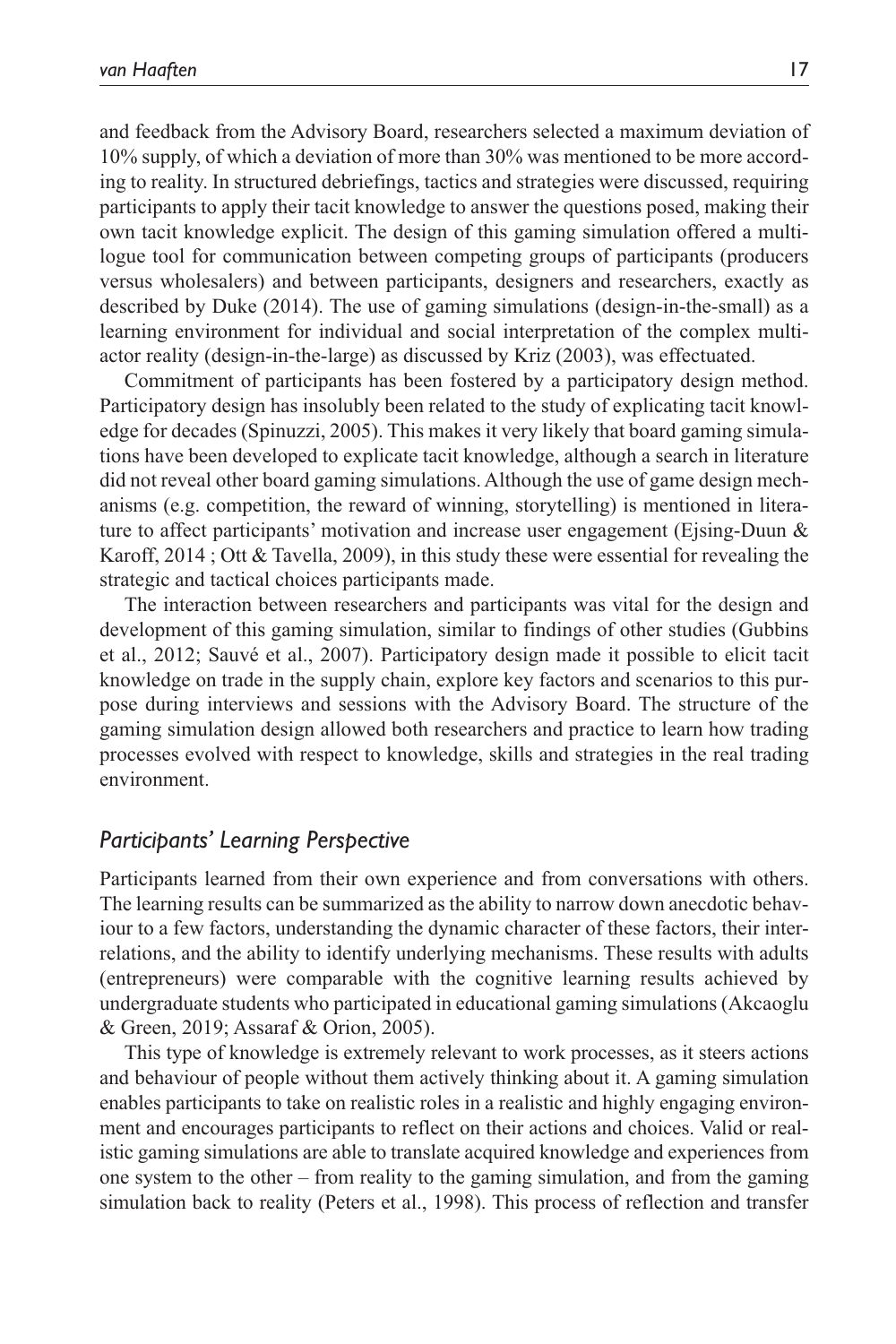explicates the implicit knowledge to all participants, makes it accessible to others, and translates this knowledge to more abstract concepts and insights. Participants moved on from a narrative perspective towards the selection, structuring and analysis of decision factors and related structural problems (i.e. production output uncertainty, information asymmetry). This gaming simulation could therefore be categorized as Integrating-Action-Knowledge according to with Crookall and Thorngate (2009).

During the first gaming simulation session participants were unable to explicate or had a limited understanding of how trade was established, and their behaviour was not always rational (in line with results from behavioural game theory that actors do not behave rationally in such complex situations (Camerer et al., 2004)). The factors that influenced trade margin mentioned by wholesalers and the factors that influenced the supplied volume for cooperatives, can be possible stressors for the trading process, basically related to matching price and volume. These stressors were topics of conversations in negotiations during the game play but also a source of irritation when the reality differed from what was expected. These stressors clearly influenced the emotional engagement of cooperatives and wholesalers. After narrowing down the anecdotic behaviour to factors, participants were able to indicate how these factors were related, to explore how these relate to trade barriers, and to explain which tactics are applied during trade. In the third session, the inter-relations between these factors derived from different supply chain members with respect to their influence on price and volume, were made explicit. The uncertainty that is caused by these inter-relations was the source of strategic behaviour by all participants as indicated in the fourth session. The third and fourth sessions indicated that participants developed a perception of the dynamic and multiple relations between different factors. In this study growers showed to be satisfied as soon as profit was made and costs were covered, in line with other research (Bunte & Roza, 2007). Current research on strategies focussed on long term survival actions (Verhees et al., 2012; Wijnands, 2001). Studies on tactics and strategies applied in horticultural trade are largely absent in the current literature.

Participants also described the possible underlying mechanisms that influenced changes in variable values. Discussions on the game play with respect to the deviations in supply and on the information provided for specific roles (cooperative, wholesaler), resulted in two possible mechanisms that may play a role: (1) production output uncertainty and (2) information asymmetry:

- 1. Growers communicate supply to cooperatives (owned by growers) that deviated from the forecast of production, because they are unable to create a more accurate prognosis. Growers also are aware of accurate market prices and can adapt their own supply accordingly without necessarily informing others, to create a better income. Both reasons explain why tactics that influence supply are mentioned in the debriefings.
- 2. Information asymmetry is used as a strategic tool by wholesalers. Wholesalers protect their position by making it difficult for retailers to estimate the supply in the market. Wholesalers also can store volume to create a temporarily shortage of supply. Retailers sometimes receive offers from different wholesalers that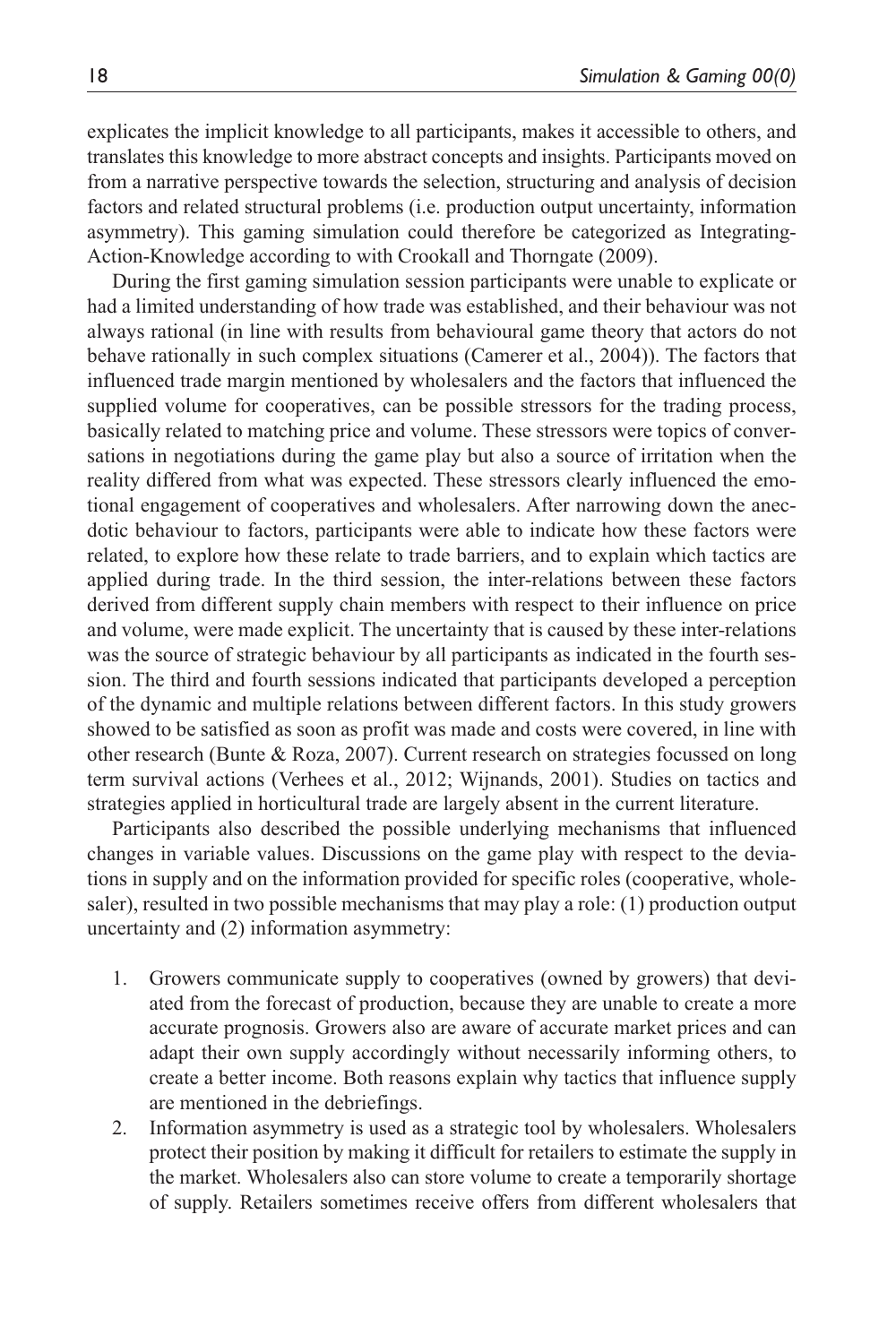refer to the same supply (from the same cooperative or grower). Wholesalers also do not often communicate information from retailers with cooperatives. Like cooperatives, wholesalers also deal with uncertainty in supply, but additionally they experience uncertainty in the expected demand. Participants could not indicate to which extent the forecast of demand deviated from the actual demand. The behaviour of participants and the current communication structure of the supply chain predisposes and conserves asymmetric information levels, strategic behaviour and weakens participants' position.

Information asymmetry (with adverse selection) can create situations (desired or undesired) in which the forces (stressors) and results on the trade are unpredictable and where retailers determine market prices. Together with the conflicting aim of cooperatives who aim to achieve the highest price and wholesalers whom want to maximize their own profits, a Nash equilibrium seems not within reach at short notice.

#### *Limitations*

The focus of this study went beyond explicating tacit knowledge to design a gaming simulation in which entrepreneurs define their own scenarios. The findings from gaming simulation sessions and debriefings in this study relied on observations and selfreports of participants. It should be noted that the experience of participants in playing gaming simulation sessions could have raised awareness during the process.

This gaming simulation provided a basis for a wider range of applications where it contributes to select relevant information for other scientific fields, i.e. financial and business studies. The ability of the gaming simulation to capture knowledge, skills and strategies on trading could be validated in another study.

## **Conclusion**

This gaming simulation bridges theory and practice to obtain and transfer knowledge by actions through reflection. Gaming simulation theory provided a general framework for the design. Together with the methodological approach and participatory perspective, the results of this study indicate that gaming simulations are a suitable tool to capture tacit knowledge.

The design of the gaming simulation resulted in a realistic gaming simulation. The gaming simulation design elements distinguished in this article provide a frame of reference to simulate trade in horticulture, to capture tacit knowledge, and to identify problems stakeholders experience in trading. Participants' engagement in the development process of the gaming simulation provided them with insights in the information that influenced trade decisions and enabled them to identify several circumstances they experienced as dilemmas in trade. The trade dilemmas to which all participants are subjected include: information asymmetry in the supply chain, production output uncertainty, and strategic behaviour.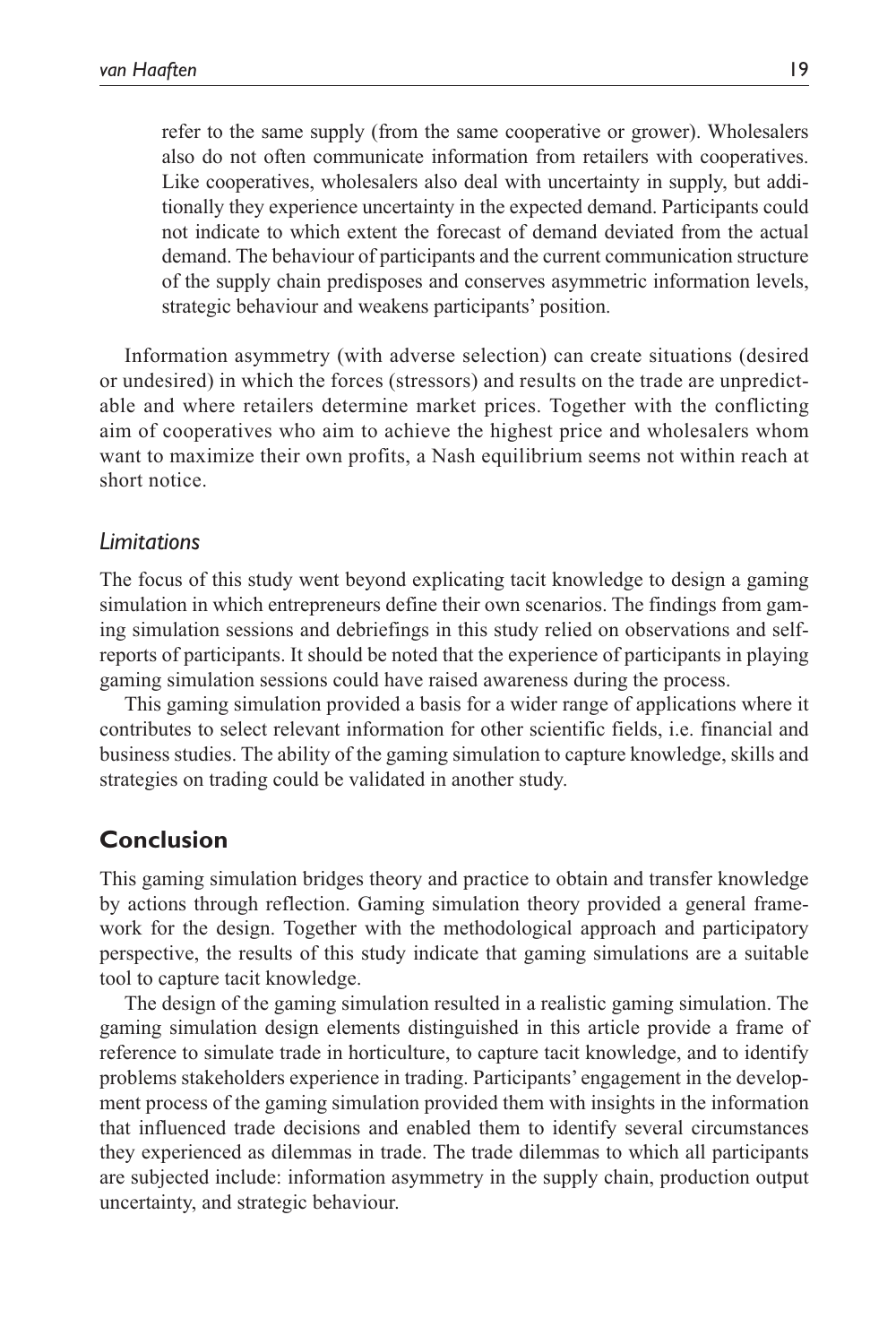The findings of this study confirm that gaming simulations are a promising direction to explicate tacit knowledge in other environments. Involving stakeholders from the field in the design, development and execution of the gaming simulation (sessions) enables explication of tacit knowledge from participants, independent of the field of application.

#### **Authors' Note**

H. Lukosch is also affiliated to University of Canterbury, Christchurch, New Zealand.

#### **Acknowledgement**

The authors thank the members of the Advisory Board for sharing knowledge and insight: Peter Duijvesteijn, Jos Looije, Martin van der Sande, Dirk van der Kaaij and Ruerd Ruben. We thank Bob Dijkhuizen, Luuk van Koppen and Niels Wäckerlin for their contribution to the design and collecting of information. Michel Oey, we thank for guiding the development of the design. We thank the participants in the gaming simulation sessions for sharing time and knowledge.

#### **Declaration of Conflicting Interests**

The authors declared no potential conflicts of interest with respect to the research, authorship, and/or publication of this article.

#### **Funding**

The authors disclosed receipt of the following financial support for the research, authorship, and/or publication of this article: This research was made possible through funding from Regieorgaan SIA/RAAK. Authorship was partly funded by the Netherlands Organization for Scientific Research (NWO), Doctoral Grant for Teachers.

### **ORCID iD**

M. A. van Haaften **h**ttps://orcid.org/0000-0002-4137-4530

#### **References**

- Akcaoglu, M., & Green, L. S. (2019). Teaching systems thinking through game design. *Educational Technology Research and Development*, *67*(1), 1–19. [https://doi.org/10.1007/](https://doi.org/10.1007/s11423-018-9596-8) [s11423-018-9596-8](https://doi.org/10.1007/s11423-018-9596-8)
- Ambrosini, V., & Bowman, C. (2001). Tacit knowledge: Some suggestions for operationalization. *Journal of Management Studies*, *38*(6), 811–829. [https://doi.org/10.1111/1467-](https://doi.org/10.1111/1467-6486.00260) [6486.00260](https://doi.org/10.1111/1467-6486.00260)
- Assaraf, O. B. Z., & Orion, N. (2005). Development of system thinking skills in the context of earth system education. *Journal of Research in Science Teaching: The Official Journal of the National Association for Research in Science Teaching*, *42*(5), 518–560. [https://doi.](https://doi.org/10.1002/tea.20061) [org/10.1002/tea.20061](https://doi.org/10.1002/tea.20061)
- Borro-Escribano, B., Del Blanco, Á., Torrente, J., Alpuente, I., & Fernández-Manjón, B. (2014). Developing game-like simulations to formalize tacit procedural knowledge: The ONT experience. *Educational Technology Research and Development*, *62*(2), 227–243. <https://doi.org/10.1007/s11423-013-9321-6>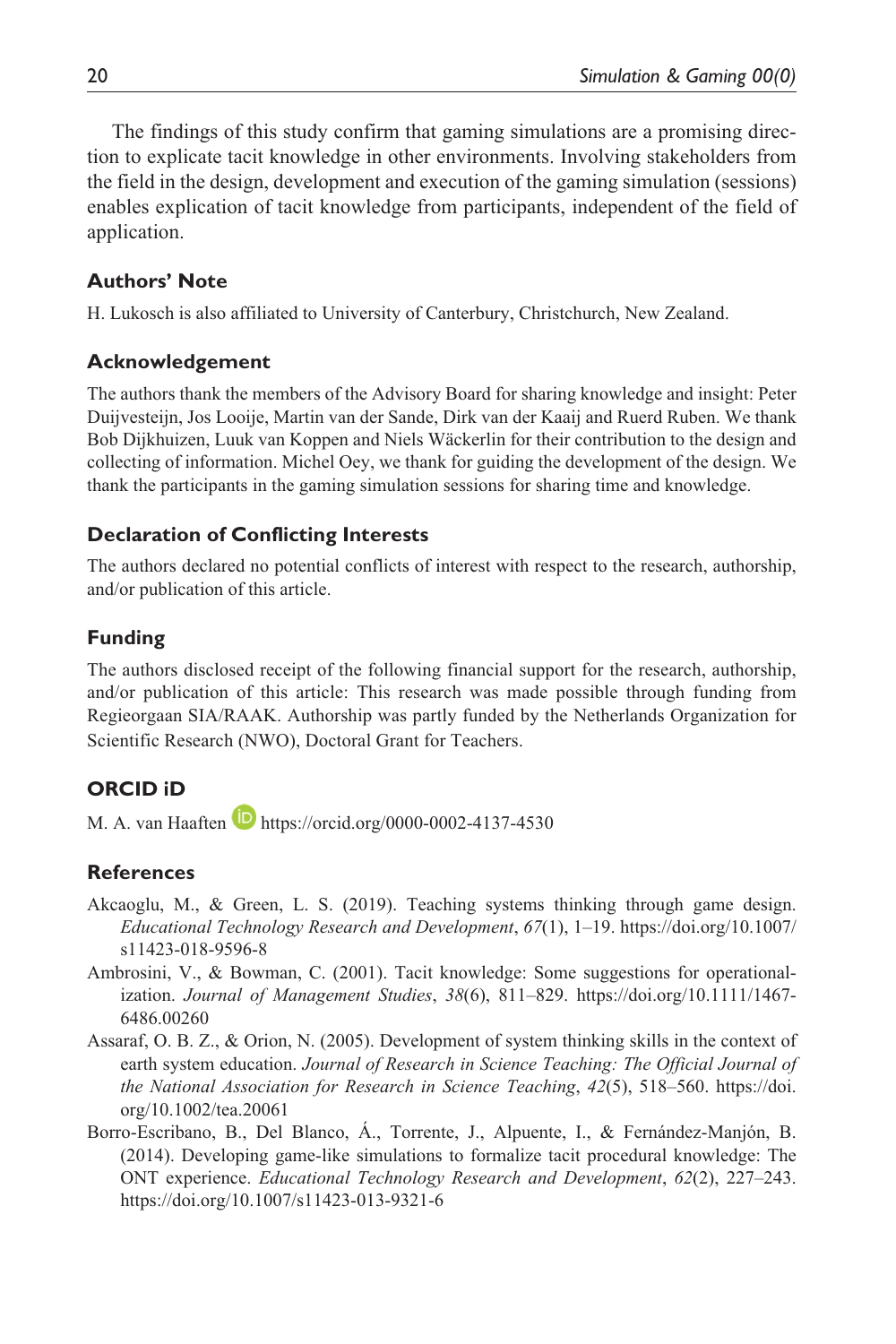- Bunte, F. H. J., & Roza, P. (2007). *Peeling tomato paste subsidies: the impact of a revision of the CMO for processing tomatoes on European horticulture*. LEI.
- Camerer, C. F., Ho, T.-H., & Chong, J. K. (2004). Behavioural game theory: Thinking, learning and teaching. In S. Huck (Ed.), *Advances in understanding strategic behavior* (pp. 120–180). Springer.<https://doi.org/10.1057/9780230523371>
- Challinor, A. J., Smith, M. S., & Thornton, P. (2013). Use of agro-climate ensembles for quantifying uncertainty and informing adaptation. *Agricultural and Forest Meteorology*, *170*, 2–7.<https://doi.org/10.1016/j.agrformet.2012.09.007>
- Chu, S. K., Ravana, S. D., Mok, S. S., & Chan, R. C. (2019). Behavior, perceptions and learning experience of undergraduates using social technologies during internship. *Educational Technology Research and Development*, *67*(4), 881–906. [https://doi.org/10.1007/s11423-](https://doi.org/10.1007/s11423-018-9638-2) [018-9638-2](https://doi.org/10.1007/s11423-018-9638-2)
- Crookall, D., & Thorngate, W. (2009). Acting, knowing, learning, simulating, gaming. *Simulation & Gaming*, *40*(1), 8–26.
- Diederen, P. (2004). Co-ordinaton mechanisms in chains and networks. In T. Camps, P. Diederen, G. J. Hofstede, & B. Vos (Eds.), *The emerging world of chains and networks; bridging theory and practice* (pp. 33–47). Reed Business Information.
- Duke, R. D. (2014). *Gaming: The future's language*. W. Bertelsmann Verlag Gmbh & Co.
- Duke, R. D., & Geurts, J. (2004). *Policy games for strategic management*. Rozenberg Publishers.
- Ejsing-Duun, S., & Karoff, H. S. (2014). Gamification of a higher education course: What's the fun in that? In C. Busch (Ed.) *European conference on games based learning* (Vol. 1, p. 92). Academic Conferences International Limited.
- Foos, T., Schum, G., & Rothenberg, S. (2006). Tacit knowledge transfer and the knowledge disconnect. *Journal of Knowledge Management*, *10*(1), 6–18. [https://doi.org/10.1108/13673](https://doi.org/10.1108/13673270610650067) 270610650067
- Friedrich, W. R., & Van Der Poll, J. A. (2007). Towards a methodology to elicit tacit domain knowledge from users. *Interdisciplinary Journal of Information, Knowledge, and Management*, *2*(1), 179–193. <https://doi.org/10.28945/108>
- Garris, R., Ahlers, R., & Driskell, J. E. (2002). Games, motivation, and learning: A research and practice model. *Simulation & Gaming*, *33*(4), 441–467. [https://doi.org/10.1177/10468](https://doi.org/10.1177/1046878102238607) 78102238607
- Gubbins, C., Corrigan, S., Garavan, T. N., O'Connor, C., Leahy, D., Long, D., & Murphy, E. (2012). Evaluating a tacit knowledge sharing initiative: A case study. *European Journal of Training and Development*, *36*(8), 827–847.<https://doi.org/10.1108/03090591211263558>
- Guetzkow, H., Alger, C. H., Brody, R. A., Noel, R. C., & Snyder, R. C. (1963). *Simulation in international relations, developments for research and teaching*. Prentice-Hall. [https://doi.](https://doi.org/10.2307/2128014) [org/10.2307/2128014](https://doi.org/10.2307/2128014)
- Haldin-Herrgard, T. (2000). Difficulties in diffusion of tacit knowledge in organizations. *Journal of Intellectual Capital*, *1*(4), 357–365.<https://doi.org/10.1108/14691930010359252>
- Huff, A. S., & Jenkins, M. (2002). *Mapping strategic knowledge*. SAGE.
- Isomursu, M., Isomursu, P., & Still, K. (2004). Capturing tacit knowledge from young girls. *Interacting with Computers*, *16*(3), 431–449. <https://doi.org/10.1016/j.intcom.2004.04.004>
- Kriz, W. C. (2003). Creating effective learning environments and learning organizations through gaming simulation design. *Simulation & Gaming*, *34*(4), 495–511. [https://doi.](https://doi.org/10.1177/1046878103258201) [org/10.1177/1046878103258201](https://doi.org/10.1177/1046878103258201)
- Kriz, W. C. (2009). Bridging the gap transforming knowledge into action through gaming and simulation. *Simulation & Gaming*, *40*(1), 28–29. <https://doi.org/10.1177/1046878107310099>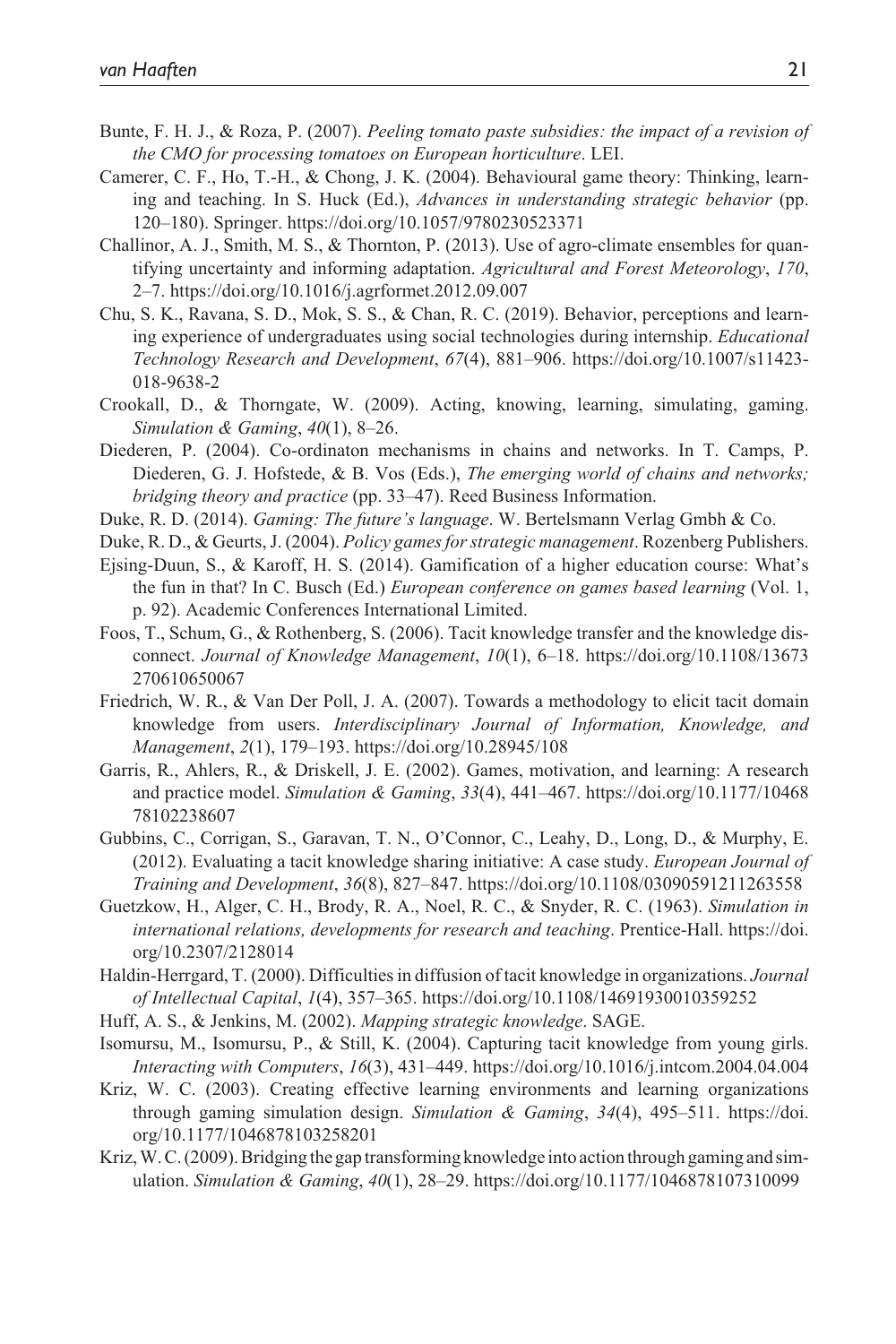- Mayer, I. S., Carton, L., de Jong, M., Leijten, M., & Dammers, E. (2004). Gaming the future of an urban network. *Futures*, *36*(3), 311–333. [https://doi.org/10.1016/S0016-3287\(03\)00159-9](https://doi.org/10.1016/S0016-3287(03)00159-9)
- Niehaus, J., & Riedl, M. O. (2009). Scenario adaptation: An approach to customizing computerbased training games and simulations. In S. D. Craig & D. Dicheva (Eds.), *Proceedings of the AIED 2009 workshop on intelligent educational games* (Vol. 3, pp. 89–98).
- Nonaka, I., Toyama, R., & Nagata, A. (2000). A firm as a knowledge-creating entity: A new perspective on the theory of the firm. *Industrial and Corporate Change*, *9*(1), 1–20. [https://](https://doi.org/10.1093/icc/9.1.1) [doi.org/10.1093/icc/9.1.1](https://doi.org/10.1093/icc/9.1.1)
- Ott, M., & Tavella, M. (2009). A contribution to the understanding of what makes young students genuinely engaged in computer-based learning tasks. *Procedia-Social and Behavioral Sciences*, *1*(1), 184–188. <https://doi.org/10.1016/j.sbspro.2009.01.034>
- Pappa, D., & Pannese, L. (2010). Effective design and evaluation of serious games: The case of the e-VITA project. In M.D. Lytras, P. Ordonez De Pablos, A. Ziderman, A. Roulstone, H. Maurer, & J.B. Imber (Eds.), *Knowledge Management, Information Systems, E-Learning, and Sustainability Research. WSKS 2010. Communications in Computer and Information Science* (Vol. 111, pp. 225–237). Springer. [https://doi.org/10.1007/978-3-642-16318-0\\_26](https://doi.org/10.1007/978-3-642-16318-0_26)
- Peters, V., Vissers, G., & Heijne, G. (1998). The validity of games. *Simulation & Gaming*, *29*(1), 20–30.
- Polanyi, M. (2009). *The tacit dimension*. University of Chicago Press.
- Riedel, J. C. K. H., & Hauge, J. B. (2011). State of the art of serious games for business and industry. In K. D. Thoben, V. Stich, & A. Imtiaz (Eds.), *Proceedings of the 17th international conference on concurrent enterprising (ICE 2011)* (pp. 1–8). Institute of Electrical and Electronics Engineers.
- Ritchie, J., Lewis, J., Nicholls, C. M., & Ormston, R. (2013). *Qualitative research practice: A guide for social science students and researchers*. SAGE.
- Sauvé, L., Renaud, L., Kaufman, D., & Marquis, J.-S. (2007). Distinguishing between games and simulations: A systematic review. *Journal of Educational Technology & Society*, *10*(3), 247–256.
- Simonsen, J., & Robertson, T. (2012). *Routledge international handbook of participatory design*. Routledge.<https://doi.org/10.4324/9780203108543>
- Spinuzzi, C. (2005). The methodology of participatory design. *Technical Communication*, *52*(2), 163–174.
- Steinkuehler, C., Squire, K., & Barab, S. (2012). *Games, learning, and society: Learning and meaning in the digital age*. Cambridge University Press. [https://doi.org/10.1017/](https://doi.org/10.1017/CBO9781139031127) [CBO9781139031127](https://doi.org/10.1017/CBO9781139031127)
- Tykhonov, D., Jonker, C., Meijer, S., & Verwaart, T. (2008). Agent-based simulation of the trust and tracing game for supply chains and networks. *Journal of Artificial Societies and Social Simulation*, *11*(3), 1.
- Verhees, F. J., Lans, T., & Verstegen, J. A. (2012). The influence of market and entrepreneurial orientation on strategic marketing choices: The cases of Dutch farmers and horticultural growers. *Journal on Chain and Network Science*, *12*(2), 167–179. [https://doi.org/10.3920/](https://doi.org/10.3920/JCNS2012.x011) [JCNS2012.x011](https://doi.org/10.3920/JCNS2012.x011)
- Wijnands, J. (2001). The international competitiveness of fresh tomatoes, peppers and cucumbers. In D. J. Cantliffe (Ed.), *International congress on greenhouse vegetables, the production chain of fresh tomatoes, peppers and cucumbers* (Vol. 611, pp. 79–90). International Society for Horticultural Science.<https://doi.org/10.17660/ActaHortic.2003.611.14>